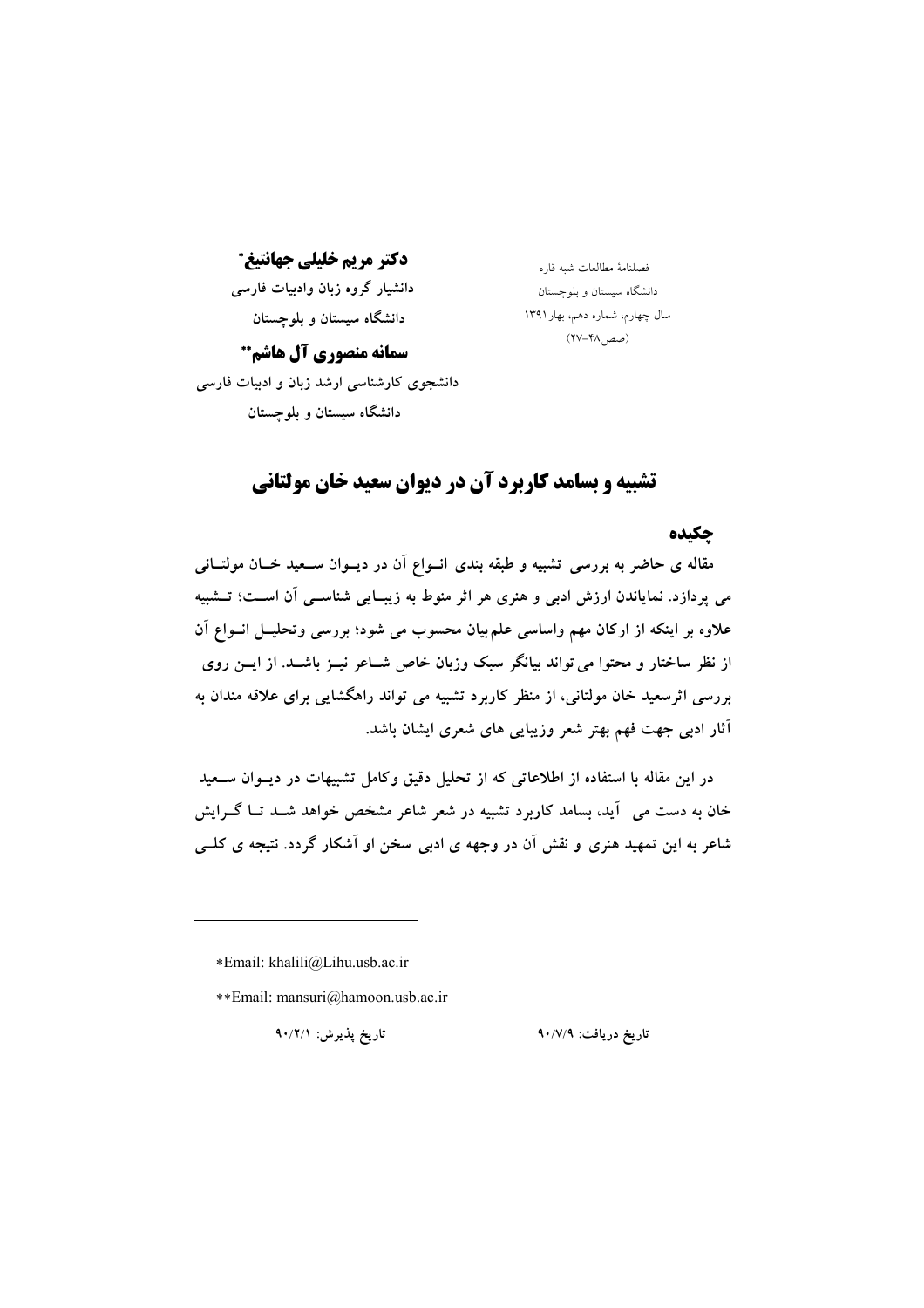این تحقیق رویکرد شاعر به تشبیه در نمایش عاطفه است که از ویژگی های سبک خراسانی می باشد.

**کليد واژهها:** سعيد خان مولتاني، ديوان، تشبيه.

مقدمه

محمد سعید قریشی مولتانی از شاعران وادیبان برجسته ی فارسی زبان پاکستان درسده ی یازدهم هجری است. "سعید خان در ۱۶۱۳/۰۱۰۲۲م، در مولتان- یکی از شـهرهای تــاریخی ينجاب پاکستان ومرکز بزرگ علمی وادبی وفرهنگی وعرفانی شبه قاره- به دنیا آمد. نــام او محمد سعید است. بعدها به نام "سعید خان قریشی" اشتهار یافت. در نوشته هـایش، خــود وی نیز همین نام را به کار می برد؛ تخلص او سعید است و به صورت غیر منقوط اسعد را نيــز بــه عنــوان تخلــص آورده اســت. قريــشي نــسب خــانوادگي اوســت. خــان خطــاب اوست ".(مولتانی،١٣٧٨:١٣٧٨هـ٤٩)

از پدر ومادر سعید و نیاکانش خبری در دست نیست.در دانشنامه ادب فارسی دربیاره او آمده است" تحصیلاتش را در زادگاهش به پایان رسانید. پس از آن به شــاعری روی آورد. درسال ۱۰۵۱ق به لاهور کوچیدویه دربار شاه جهان (۱۰۳۷–۱۰۶۷ق)راه یافت. از سوی شاه جهان برای سرکوبی دشمنان به نواحی کانگره و سپس به قندهار،بست بلوچستان، سیوسـتان فرستاده شد.پس از آن با لشکریانی که فرماندهی آن را اورنگ زیب (۱۰۶۸–۱۱۱۸ق)عهـده دار بود به مبارزه با شاهان ازبک پرداخت. شاه جهان سعید را بـرای ارشـاد شـاهزاده مـراد فرزند چهارم خود به گجرات فرستاد. هنگامی که مراد از دکن به کابل کوچید، وی حسابرس ووقایع نویس کابل شد. شاهزاده مراد،سعید را با تحفه هایی به دربار اورنگ زیب در مولتان و اکبر آباد و دربارشاه شجاع در پنتا واکبر آباد و بنگاله فرستاد.در ۱۰۶۱ق مراد به وی لقب خان داد. شاه جهان یکی از فرمانروایان خود به نام علی نقی را جای گزین وی کرد. پس از آن سعید به اجمیر رفت وچند روزی را در خدمت معین الدین چشتی گذرانید. چنــدی بــه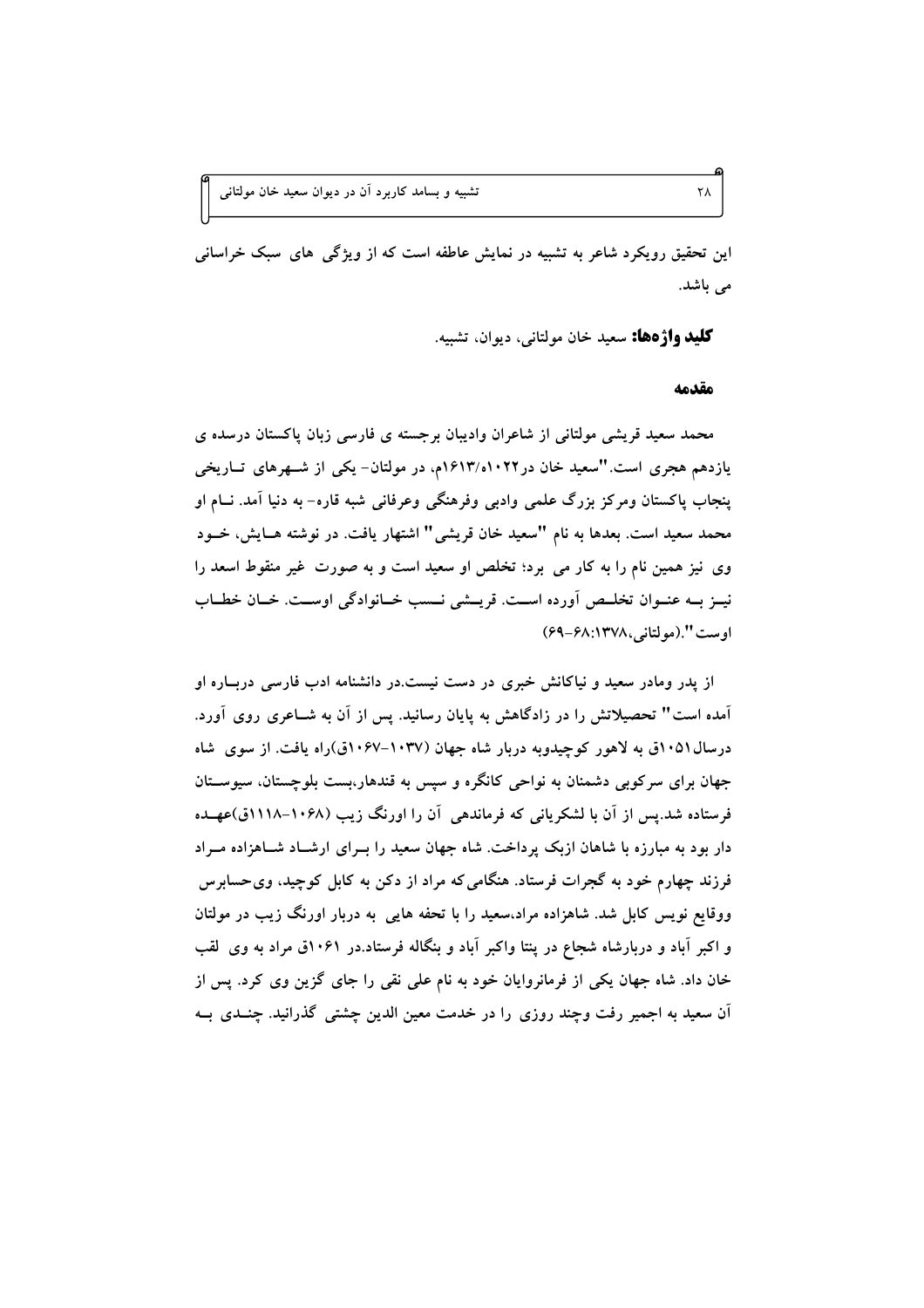دربار داراشکوه(۱۰۶۹ق)در اکبر آباد رفت. سپس به دربار اورنگ زیب (۱۰۶۸–۱۱۱۸ق)راه يافت "(انو شه، ١٣٨١:١٣٩٩)

محمد بشیر حسین نیز در مورد ادامه ی زندگی سعید خان چنین می نویسد که "اورنگ زیب او را حاکم مولتان معیَن نموده بود." (محمد بــشیر حــسین شــفیع،١٩٧٢:١٩٧٧)امــا در مقدمه ی دیوان در مورد بازگشت دوباره او به مولتان چنین آمده اسـت کــه"بعــد از تــرک نو کړي مړاد بخش، سعید در سال۱۰۶۶(۱۰۶۵۶م احمد آباد گجرات را تړک کــرد و تــصمیم گرفت که، به وطن مألوف رسیده، بقیه ی عمر در گوشه انزوا به سر برد و به عبادت معبــود حقيقي يردازد.".( مولتاني،١٣٧٨:١١٣)

درباره ی استادان وچگونگی تحصیلات وی نیز اطلاعاتی در دست نیست ولی از تــسلط وی بر فن شعر ونشانه های علم وفضل که از آثارش آشکار است، باید به این نتیجه رسـید که او مردی تحصیلکرده بوده ودر علوم رایج در آن زمان مهارت داشته است. ان گونــه کــه در مقدمه دیوان او آمده است او در ابتدای جوانی بیشتر به اختلاط بــا خوبرویــان ً و لهــو و لعب میپرداخته اما بعد از اینکه زکریای مولتانی را در خواب می بیند از خواب غفلت بیــدار وبه اشعار معنادار وتوحیدی وعرفانی روی می آورد.

درباب تاریخ وفات وی نیز در شمع انجمن چنین اَمده است: سعید خان" مــدت چهــار سال با پدر شیر علی خان لودی(صاحب مراّت خیال)محبت داشته،پس از مــرگ پــدر شــیر علمی خان(۱۰۸۴ه)همواره خواهان مرگ بود تا در پنج شنبه اواخر رمضان ۱۰۸۷ه در هنگامی که به حکم یادشاه به مولتان رفته بود،رحلت کرد."( صدیق حسن خان ،۱۳۸۶:۱۳۸۶)

# يبشينه ي تحقيق

در برخي/ز تذكره ها همچون نشتر عشق، مخزن الغرايب، صحف ابراهيم، هميشه بهــار و همچنین دانشنامه ادب فارسی درباره ی سـعید خـان مولتـانی، ایــن شــاعر پارســی گــوی پاکستانی مطالبی ذکر شده است که در جای خود حائز اهمیت است و ما را با گوشه هـایی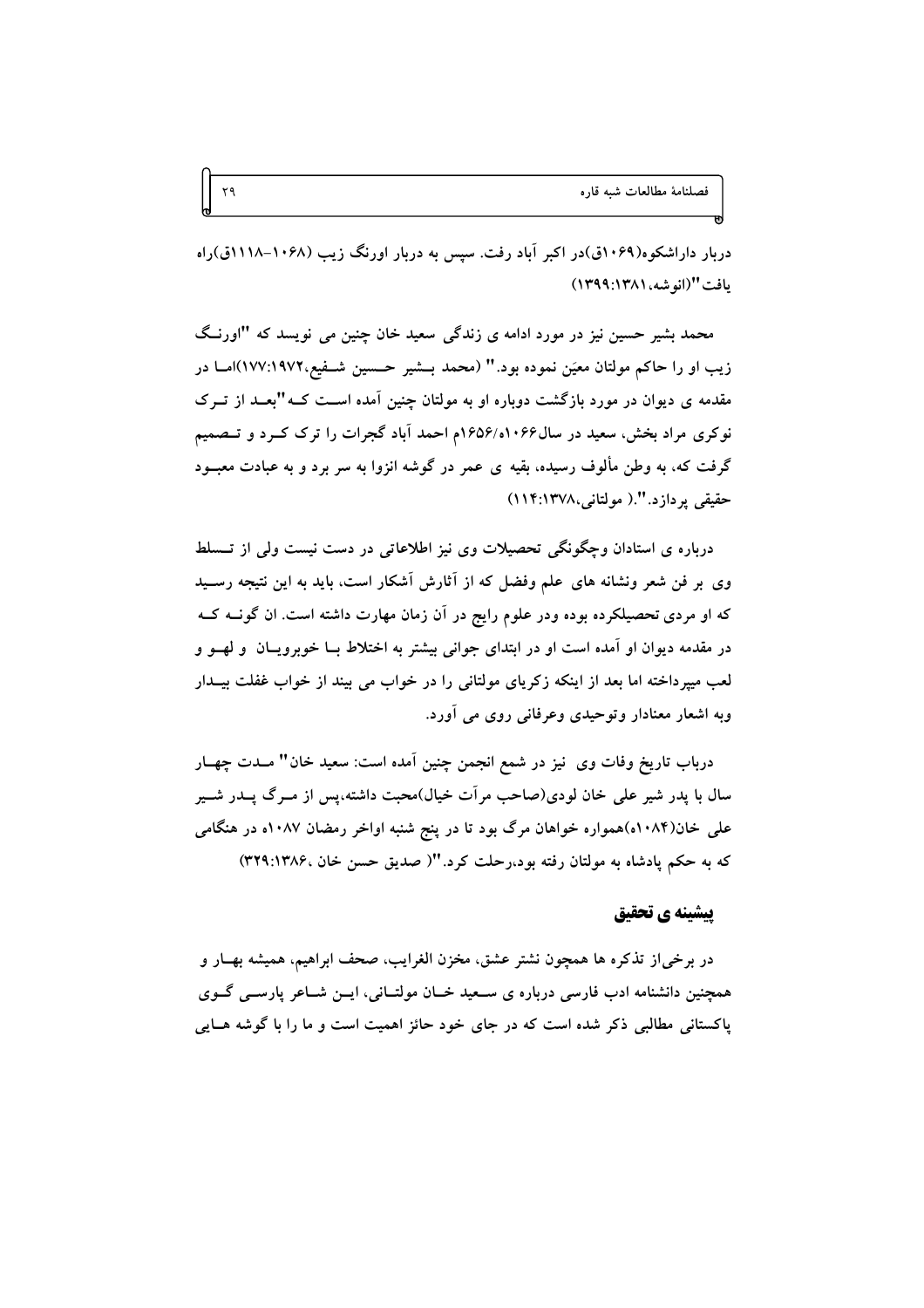از احوال و آثار وی آشنا می سازد. همچنین در تصحیحی که از دیوان شاعر توسـط «غــلام معین الدین نظامی» صورت گرفته؛ در باب شعر او نیز به اختصار سخنانی ذکر شده است. این تصحیح پایان نامه ی دوره ی دکتری زبان و ادبیات فارسی معین الدین نظامی بوده کــه در دانشگاه پنجاب لاهور به راهنمایی پروفسور آفتاب اصغر انجــام یافتــه اســت. ولــی بــه صورت اختصاصی در زمینه ی موضوع مورد نظر این مقاله یعنی تسشبیه در دیسوان سبعید مولتاني تاكنون تحقيق مستقلي صورت نگرفته است.

# اشعار سعيد خان

 $\mathbf{r}$  .

بخش عمده ی اشعار سعید در مدح بزرگان دین وعارفان است. او بر مذهب اهل ســنت وجماعت است اماارادت به اهل بیت و دوازده امام نیز ازجای جای دیوانش أشکار است از جمله در قصیده ی «خلاصهٔ العقاید»ائمه اثنا عشر را وصف کـرده ودرقــصیده ی «صــفات العشق»حضرت على را مدح گفته وقصيده ي«طريق الهدي» وي به مدح امام موسـَّى كــاظم اختصاص دارد.او در تمامی انواع سخن طبع آزمایی کرده وموفقیت چشم گیــری کــسب نموده است و با حاضر جوابی و بدیهه گویی خویش پیش خواص و عوام از استقبال شایانی برخوردار بوده است؛ چنان که در مخزن الغرایب به هنر بدیهه گویی وی اشاره رفتــه اســت "در روز ً عید فطر پیش شاهزاده رفت-چون نظرسلطان بر وی افتاد فرمود در تهنیــت عیــد چیزی گفتهای؟وحال آنکه شیخ چیزی نگفته بود-بهعرض رسانید:که بله صاحبعالم گفته ام – سلطان متوجه شدوگفت: بخوان شیخ را کاغذی سـفید در جیــب بــوده بــر آورد –چــون دانست که خاطر سلطان بـه شـراب مايـل اسـت در همـان تمهيـد بديهـه غـزل شـروع نمود."(صدیق حسن خان،۱۳۸۶:۶۹۶)وی از طریقه سخنوری استادان مــسلم شــعر فارســی تأثیر فراوانی پذیرفته است؛ اما در این تأثیر پذیری تعادل گراست. بزرگتــرین شــاعری کــه دراشعارش از آن تأثیر فراوان پذیرفته حافظ است که بخصوص در جــای جــای غزلیــاتش تأثیر پذیری از ان شاعر بزرگ نمایان است امامضامین وام گرفته را به نوعی تازه جلوه داده است. قدرت سخنوری او در قالب قصیده نیز مسلم است و در این نوع شعری می توان وی را مقلَّد انوری، ظهیر وامثال آن به حساب آورد.در تشابیب اکثر قصاید وی مـبی تــوان مایــه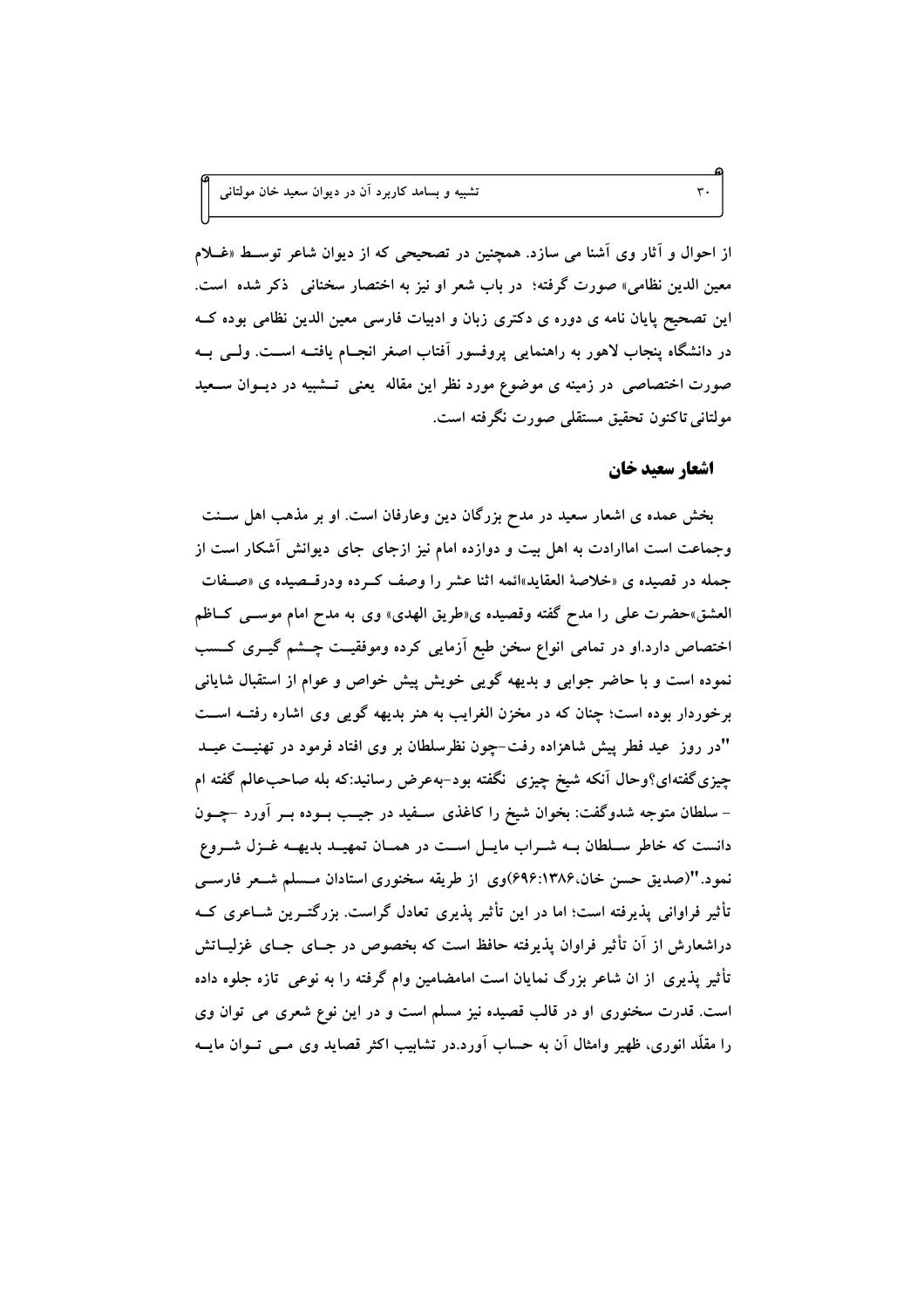هایی از شعر بزمی وعشقی را مشاهده کرد که گطافت اشـعار او را دوچنــدان میکنــد ودر توصيف مناظر طبيعي نيز موفق بوده است.

 $\mathbf{r}$ 

انديشه هايي عرفاني همجون توكل،استغناو…كه سرتاسر ديوان اورا زينــت داده نمايــانگر ديد خاص وعرفاني شاعر است البته گرايش به عرفان از مدح عارفاني چون شهاب الــدين، زکریای مولتانی،وعبدالقادر جیلانی به وضوح مشهود است. بـاوجود اینکــه در ســده ی یازدهم می زیسته و سبک مسلط این دوره سبک هندی بوده امــا شــعر او از ویژگــی هــای افراطی سبک هندی خالی است ؛او طبق سنت های دیرینه ی شعرفارسی و به سبک عراقبی وخراسانی شعر می سرود و دارای طرز بیان ساده وروان ودر عین حال متین و استوار بود اما کثرت شیوه ی بیان تشبیهی اشعار او، حاکی از نزدیکی نسبی شعر او به سبک خراسانی است. گاهی مضامین کلیشه ای نیز به شعر او ر اه یافته ولی روی هم رفتــه شــعر او را مــی توان از بهترین نمونه ها ی شعرفارسی در شبه قاره محسوب د اشت. عــلاوه بــر قــصاید و غزلیات از آثار دیگری که در کلیات او موجود است می توان قصاید، ترکیب وترجیع بنــد، رباعیّات، ساقی نامه، رساله ی شوقیه ورساله جواب وخطاب را نام برد

#### تشىيە

تمام صنایع ادبی، ابزارها ولوازمی هستند که به یاری شاعر یا نویسنده مسی آینــد تــا بــه کمک آن زبان روزمره وعادی به یک زبان عاطفی و متفــاوت تبــدیل شــود. و ایــن فراینــد هنری است که سبب ماندگاری وکمال شعری بزرگان ادب شده است؛ در واقع این بزرگــان عواطف عمیق وعالی خویش را نسبت به دنیای اطراف خویش با کوششی خلّاقانــه بــرروی زبان و لوازم آن به تصویرکشیده اند.یکی از بزرگترین لوازم وابزاری که کمک شــایانی بــه زیبایی وخیال انگیزی کلام شاعرو تأثیر گذاری وکمال شعری شاعر دارد، تشبیه اسـت؛ کــه در مورد اهمیت تشبیه می توان چنین یادآور شدکه رکن وپایه بیشتر صنایع برتــشبیه اســتوار است؛ چنان که اساس صنایعی چون استعاره وکنایه و برخی از صنایع بدیعی را نیــز تــشبیه تشکیل می دهد.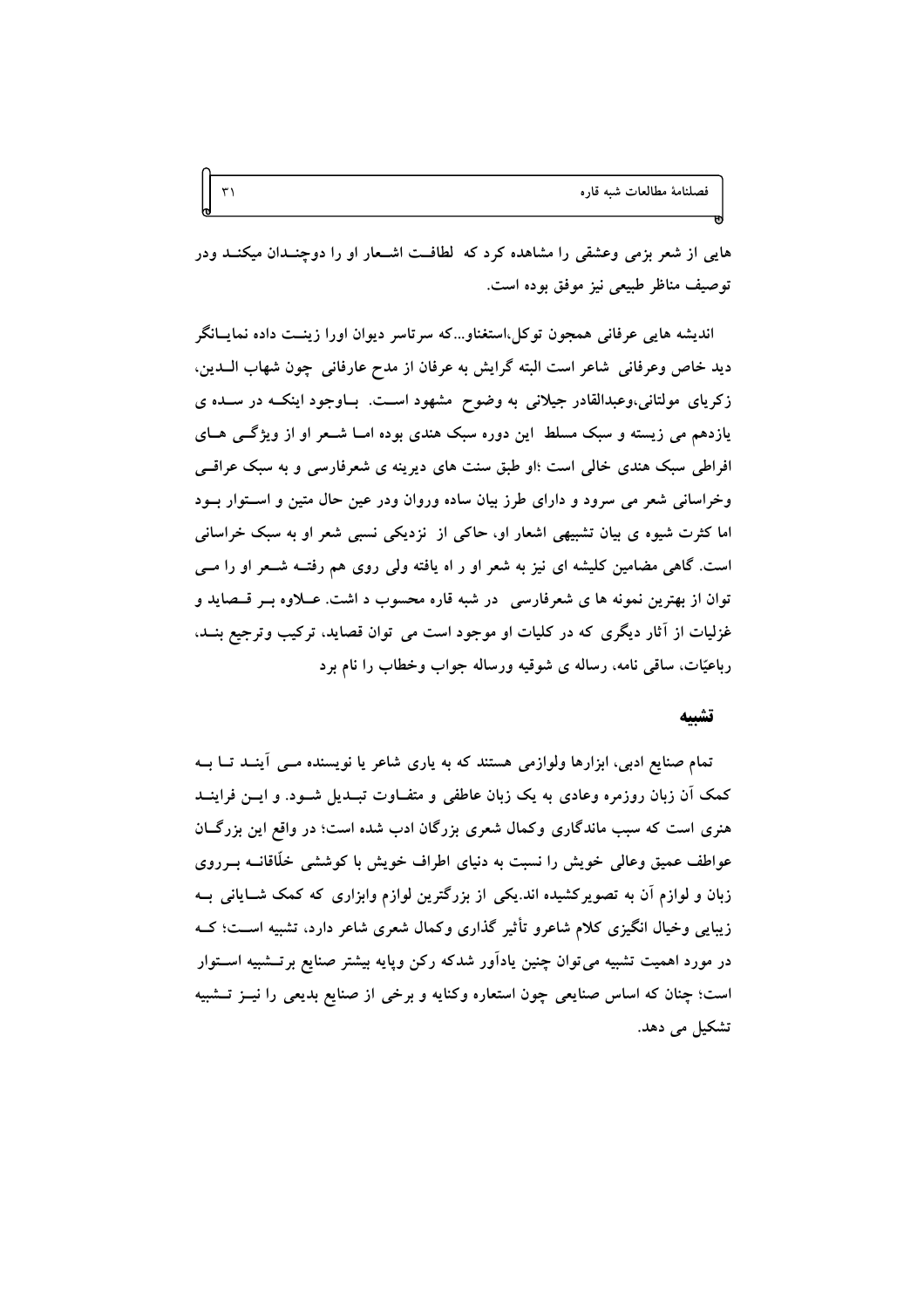بهترین تعریفی که می توان از این صنعت ارائه داد تعریف همایی از تشبیه است."تــشبیه از امور طبیعی هر قوم و ملتی است. ریشه تشبیه را از قیاس اصولی و تمثیل منطقی جستجو باید کرد، انسان می خواهد مقصود خود را مجسم کند؛ ناچار به تشبیه متوسّل مــی شــود و امر طبیعی این است که یک فرد کامل تر را در نظر بگیرد و امر ناقص را بدان مانند کند.هــر قدر تشبیه کهنه تر باشد طبیعی تر و به امور طبیعی ساده نزدیک تر است و عکس قضیه هــر قدر تشبیه ساده تر باشد قدیمی تر و کهنه تر است. از اینجا می توان تاریخ تشبیهات را بــه تقریب معین کرد. از روی تشبیه می توان ماهیت و قومیت و آداب و رسوم هر قوم و محیط زندگانی و جغرافیای محلّی و محصولات و امور موجود هـر ناحیــه و نیــز تــاریخ صــدور تشبیهات را به خوبی معلوم کرد."(همایی،۱۳۷۳:۱۳۷۳) با بررسی تــشبیهات شــعریک شــاعر می توان بیشتر با تفکر وی آشنا شد واثر اورا درک کرد. در کتب بلاغی تقسیم بنــدی هــای گوناگونی در باب تشبیه از حیث ارکان صورت گرفته. از جملــه ی ایــن تقــسیم بنــدی هــا تقسیم بندی کتاب سیب باغ جان است که، تشبیه را به دو دسته، تشبیه فــشرده و گـــسترده تقسیم کرده است (خلیلی جهانتیغ، ۱۳۸۰: ۱۰۳)

**تشبیه فشرده:** تشبیه فشرده، تشبیهی است که "در آن فقط دو طرف تشبیه یعنی «مــشبه» و « مشبه به» وجود دارد.به نظر می رسد که این نوع تــشبیهات از جهــت ســاخت گــرایش بیشتری به استعاره دارند و این همانی آن ها بیشتر است."(همان:۱۰۳) تشبیه فشرده به جهت کوتاهی و فشردگی ساختار و حذف «وجه شبه» و« ادات تشبیه» از بلاغت و تــأثیر بیـــشتری نسبت به تشبیه گسترده برخوردار اسـت،"از ایــن رو بــه ایــن ســاختار تــشبیه بلیــغ گفتــه می شود؛ چرا که همواره ذهن شنونده و مخاطبش را برای دست یافتن به رابطـه ی طــرفین تشبیه یا وجه شبه آن دو به جستجو و کوشش وا مــی دارد و قــدرت تخییــل او را در ایــن جهت فعال می نماید."(میر صادقی،۱۳۷۳\۸۳)این نوع تشبیه،موجزترین تــشبیه و مــرز بــین استعاره و دیگر تشبیهات است که اگر رکنی از آن حذف شود، به استعاره تبدیل می شـود. تشبیه بلیغ از میان تــشبیهات دیگــر، زیبــاترین نــوع تــشبیه اســت.حــدف «ادات» و «وجــه شبه»حالت معما گونه ای به این تشبیه می دهد و خواننـده را بـرای کـشف و رسـیدن بـه

 $\tau\tau$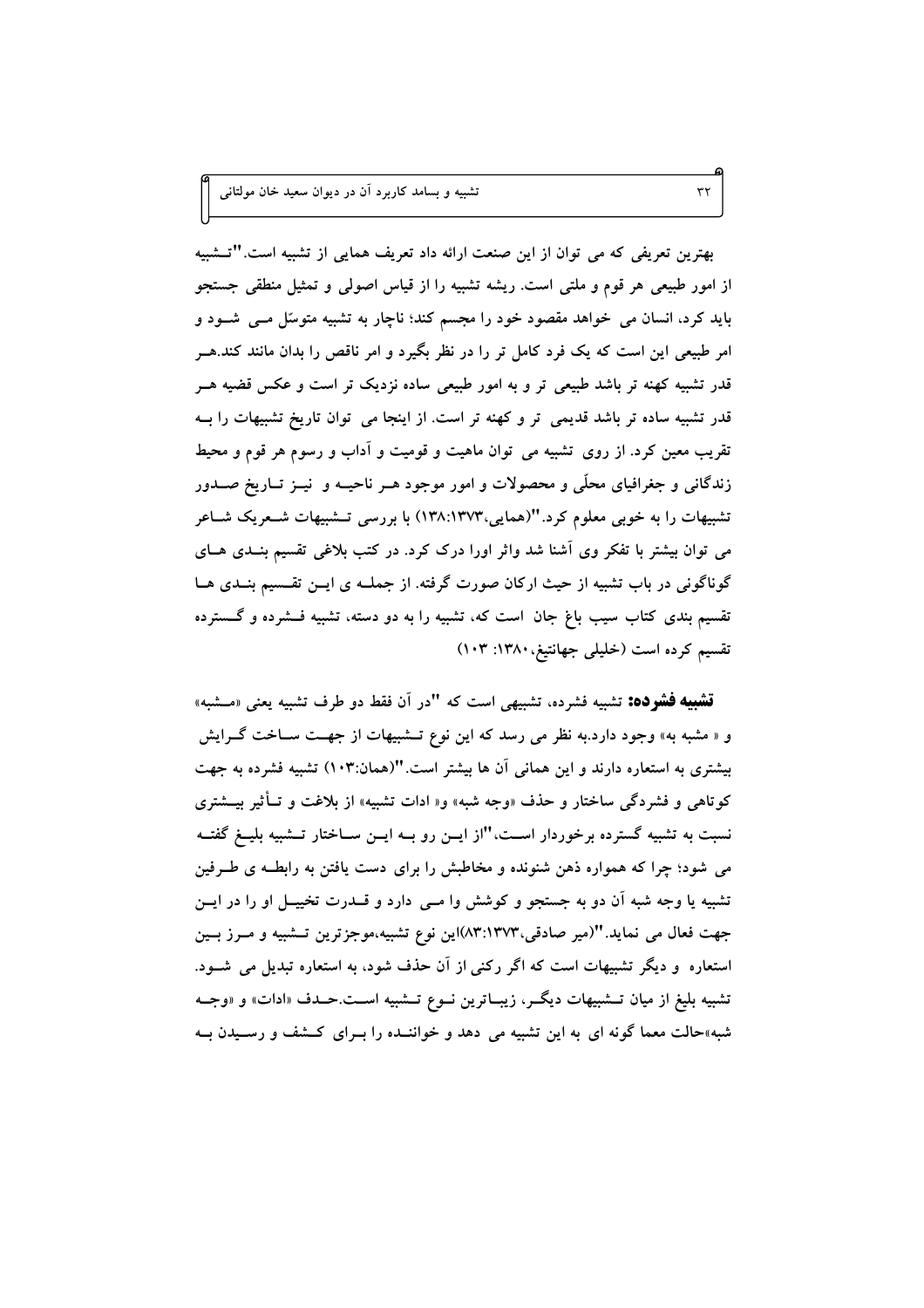مقصود، به درنگ وامی دارد و در نهایت احساس لــذّت مــضاعفی را بــرای او بــه ارمغــان می آورد.

با مقایسه تشبیه فشرده با تشبیه گسترده،به این نتیجه نائل می شویم که،تــشبیه فــشرده بــه علت کو تاهی ِ ساختار نحوی،«مشبه» و« مشبه به »اَن هر دو یک نقش را ایفا مــی کننــد؛ بــه عبارت ديگر ،نقش نحوي طرفين تشبيه ،در اضافه تشبيهي يکي مي گردد.در حــالي کــه در تشبیه گسترده، هر یک از« مشبه» و «مشبه به »نقش نحوی جداگانه ای به عهده دارند.

۱-غنچه ی طبعم زدی صدخنده برباغ ارم هستم از نسیم التفات میرزای کامیاب

(مولتانی،١٣٧٨:١٣٥٨)

 $\tau\tau$ 

«غنچه»در آثار ادبی به صورت نماد ی برای نشکفتگی ودرعین حـال مـستعد شـکوفایی مطرح است.با این تشبیه شاعر به بیان خدمات ممدوح خــویش نیــز مــی پــردازد کــه طبــع همچون غنچه ی اوراشکوفاکرده است.

ظهور از مطلع ثــــــــانى ببينيد ۲- به چندین فیض،خورشید سخن را

(همان: ٢٨٥)

شاعر کلام خویش را از جهت عالم گیری وروشن بودن به«خورشــید»تــشبیه کــرده ودر ادامه به زیبایی وجه شبه دیگری را یادآور می شودوآن طلوع از مطلع است که شــاعرآوردن مطلع دیگر را چنین ترسیم می کند.

۳– لشکر صوم به شبگیربلندازبیمش شدگریزان که شب عیدزدنبال رسید

(همان:٢٨٧)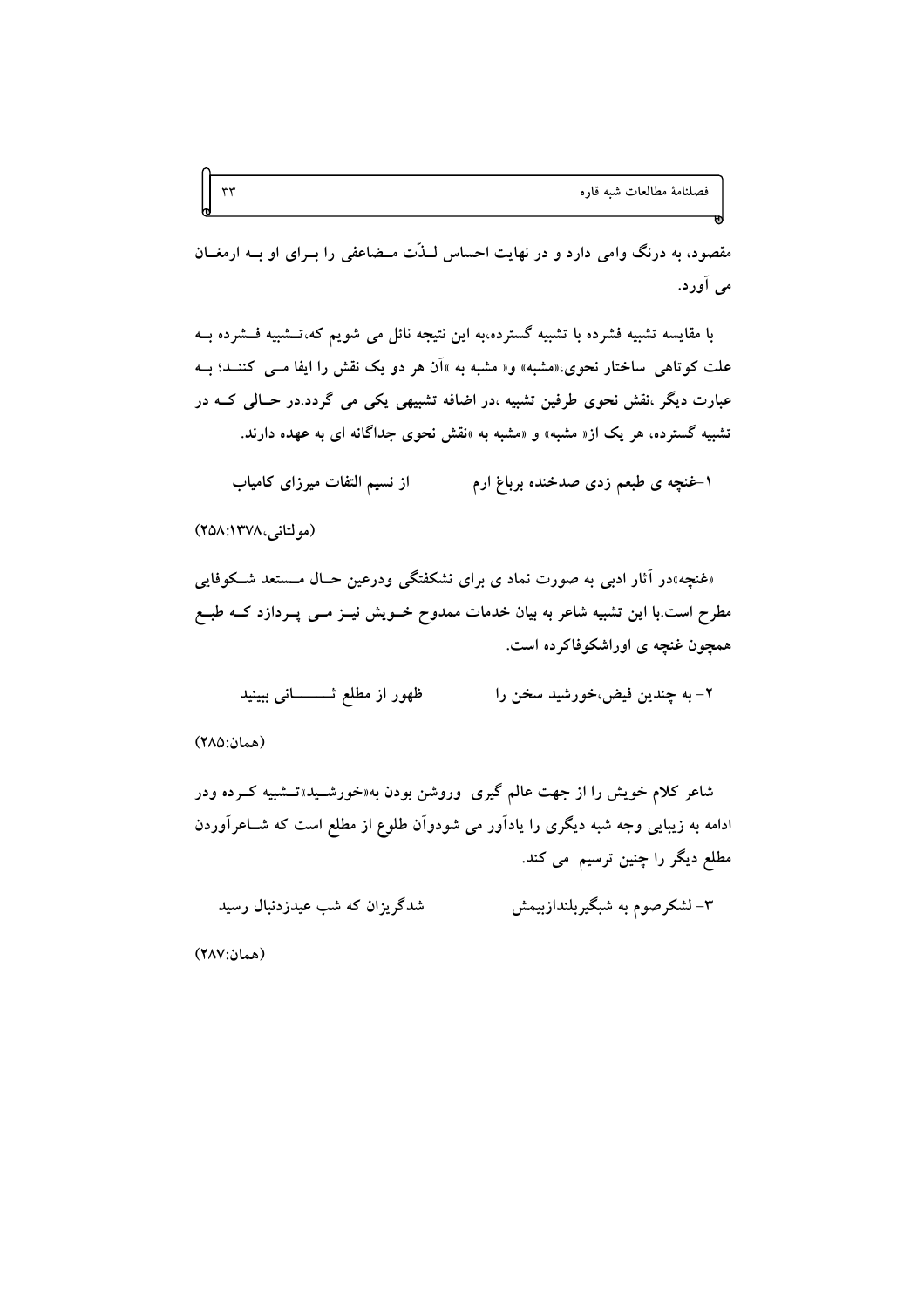در این بیت آمدن عید به زیبایی به تصویر کشیده شده است و باتــشبیه اضــافی «لــشکر صوم»به بیان انبوهی روزهای روزه داری در برابر تکسوار شب عید و نــاتوانی وگریــز ایــن لشکر انبوه ازمقابله با یکه سوار می پردازد.

**تشبیه گسترده:** منظور از تشبیه گسترده، تمام تشبیه هایی هستند که"ساختار آن ها بیشتر به صورت گسترش یافته است و ارکان تشبیه در این ساخت بیش از ساخت تشبیه فــشرده، ذکر می شود و محدودیت آن را ندارد. "(خلیلی جهانتیغ،۱۳۸۰؛۱۰۹)اگر چه؛ «ذکـر ادات»و «وجه شبه»از ارزش و تأثیر تشبیه می کاهد اما گاه شاعر برای برجسته کــردن و تأکیــد بــر موضوع این کار را می کند.در این نوع تشبیه،هنگامی که شاعر تمامی ارکان تشبیه را ذکـر می کند،جایی برای مشارکت ذهن و خیال خواننده باقی نمی ماند؛ پس طبیعتاً لذت این نوع تشبیه در مقایسه با تشبیهی که خواننده ذهن و خیال خویش را در دریافت تصویر مشارکت می دهد کمتر است؛ به همین دلیل،اکثر شاعران در بیان تشبیه «ادات تشبیه»و«وجــه شــبه»را حذف می کنند و بسامد تشبیه بلیغ درآثارشاعران بالاتر از تشبیهات گسترده است.

# انواع تشيبه از حهت وحود يا عدم ادات تشيبه

# تشيبه مرسل يا صريح

اگر در تشبیه، ادات تشبیه ذکر شود، اَن را تشبیه مرسل یا صریح گوینــد. در ایــن نــوع تشبیه "نقش ادات تشبیه نوعی پیشنهاد برای عبور از «مــشبه»، بــه ســوی « مــشبه بــه» است. ".(هاو کس ، ١٣٧٧: ١٣)

در اشعار سعید مولتانی استفاده از اداتی چون «چو، گون، همچون، سان، وار و عین، چون و…» سراغ داریم که به نمونه هایی از آن اشاره می رود:

۱- از بس که در ره تو به فریاد وناله ایم رگ های ما شده است چو تار ربابها (مولتانی،۱۳۷۸:۱۴۴)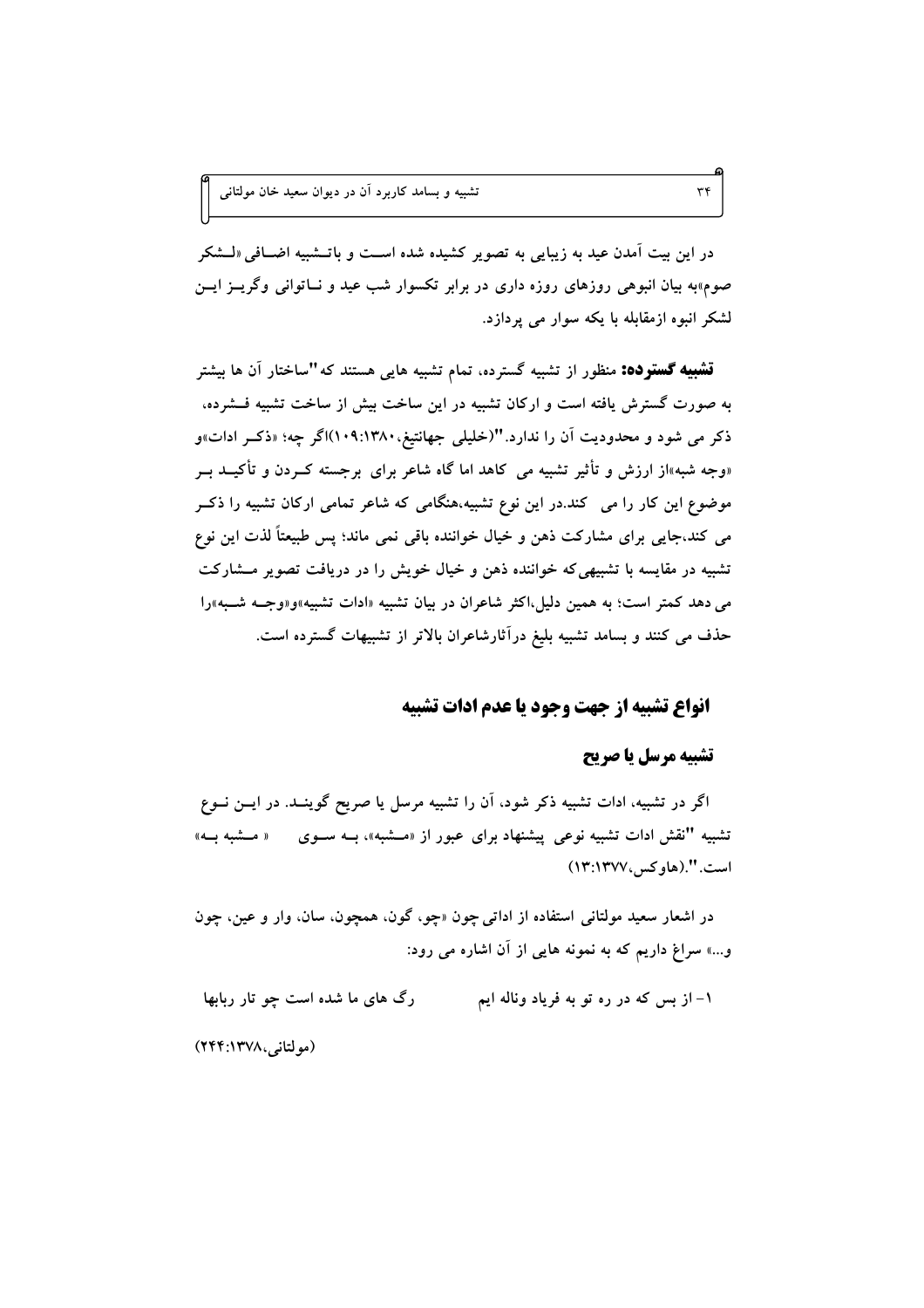فصلنامة مطالعات شبه قاره

۲– بی می گلگون، زموج شیشه اینجا سر خوشند

بزم عشق استایحریفان خانه ی خمار نیست

(همان: ٢۶٢)

از آن لاله روی سمنــبر بــلــــــرزد ۳- دل غنچه سان هـــــــــــر نفـــس در بر من (همان:٢٧٩)

تشبیه مؤکد:اگر« ادات تشبیه» حذف شود، تشبیه مؤکد نامیده می گشود. قــدما "در مــورد حذف یا ذکر ادات به طور علمی و دقیق به جستجو نپرداخته اند که کــدام از ایــن دو نــوع جنبه ی هنری بیشتری دراد و از نظر روان<sub>ی</sub> و تأثیر کدام یک نیرومند تر است...حــذف«ادات که اندک اندک تشبیه را به استعاره نزدیک می کند، عاملی است برای پر تأثیر کردن و نیــرو بخشیدن به تشبیه. زیرا غرض از تشبیه«عینیت بخشیدن»به دو چیز مختلـف اسـت یــا بهتــر بگوئیم عینیت بخشیدن است به دو چیزی که «غیریت»دارند و چون ادات حذف شود، عینیت به صورت محسوس تر و دقیق تری نمایانده می شود ."(شفیعی کدکنی،۱۳۶۶:۵۶)

۱-چشم توخون ریزمست،دشنه گرفته به دست در تو به به عالم شکست،داده به مستی صلا

( مولتانی،۱۳۷۸:۲۴۵)

در این بیت چشم را بدون آوردن ادات به مست خون ریز تـــشبیه کــرده و باعـــث شــده كه،دو امر جدا از هم، چنان وحدتی با هم پیدا كنند كه فقط ذهن یک خواننده ی موشكاف از پس تشخیص آن برآید.

طالع بسر أفتــاب فلك ديگر أفتاب ۲- تیغ سنان تو باشد به شرق و غرب

(همان:۲۵۶)

 $\mathbf{r}\Delta$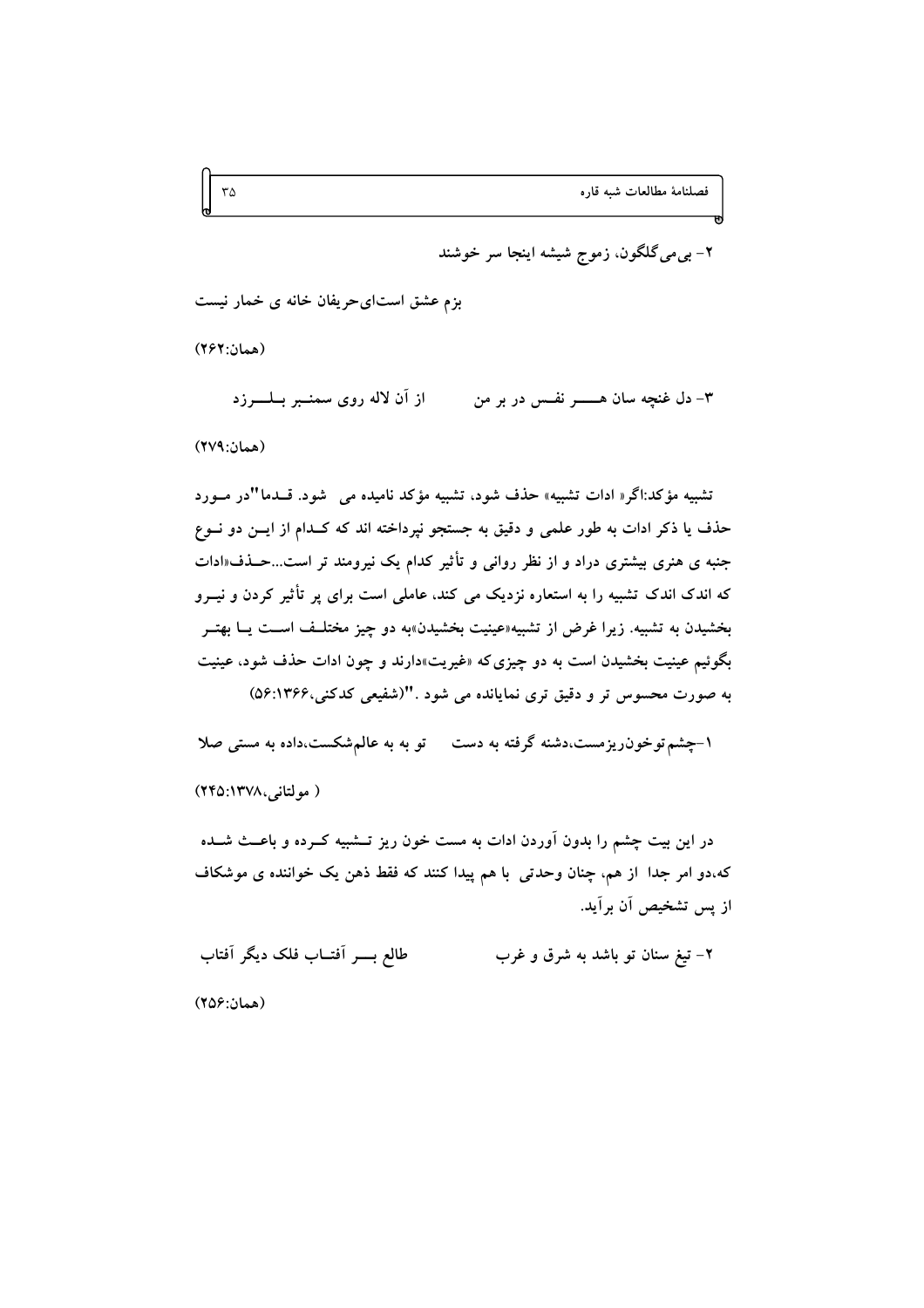تشبیه و بسامد کاربرد آن در دیوان سعید خان مولتان<sub>ی</sub>

همان گونه که ابیات بیانگر است؛ در این نوع تشبیه ادّعای همانندی بیشتر اســت و تــأثیر گذاری شعر بیشتر و همچنین شاعر با استفاده از تصاویر شاعرانه بــرای بیــان اندیــشه هــای خویش تأثیر مضاعفی را در شعر خویش به وجود آورده است.

۳- هرکه یادر گل زعشق سروگل رفتار نیست ه از نهال(ندگی حقاکهبرخوردار نیست

(همان:٢۶٢)

یکی از ویژگی های برجسته شعر سعیدخان، آوردن چند تصویر در کنار هم در یک بیت است که، بیت بالا، نمونه بارز این ویژگی است که در آن «یا در گل»،«سـرو گــل رفتــار»و «نهال زندگی» در کنار هم زیبایی بلاغیکلام را به نهایت رسانده اسـت.عبــارت«ســرو گـــل رفتار» شاهد مدّعای ماست که در آن بدون آوردن ادات تشبیه زیبایی خلق شده است.

با بررسی ِ دیوان سعید خان و تشبیهات دیوان او می توان گفت که، بازتاب این تــشبیه در دیوان شا عر از بسامد پایین تری نسبت به تشبیهات دیگر برخوردار می باشد و هنگامی کـه در تشبیه از «ادات»و«وجه شبه»کم تر استفاده می شود بر همانندی طرفین تشبیه بیشتر تأکید می گردد.

انواع تشبيه به اعتبار وجه شبه

 $\tau$ ۶

قشبیه مفصل: تشبیهی است که وجه شبه آن ذکر شده باشد." در این تشبیه گاه از بــاب مسامحه به جای وجه شبه،وصفی مذکور می شود که مستلزم اوست؛ چنانکه در شأن کــلام خوب گفته اند: هو كالعسل في الحلاوه." (مازندراني،١٣٧۶:٢٧٥)

در تشبیهات مفصل که«وجه شبه»و«ادات تشبیه» در ساختار آن ذکر مـبي شـود، جایگـاه چندانی برای مخاطب و مشارکت وی در متن باقی نمی ماند.اما از سوی دیگر تشبیهاتی کــه وجه شبه آنها ذکر نشده یا با وجود وجه شبه ابهامی در آن هاست، منجر به دخالت خواننــده و مخاطب مي گردد. اين نوع متن خواننده را به توليد كننده متن تبديل مي كند: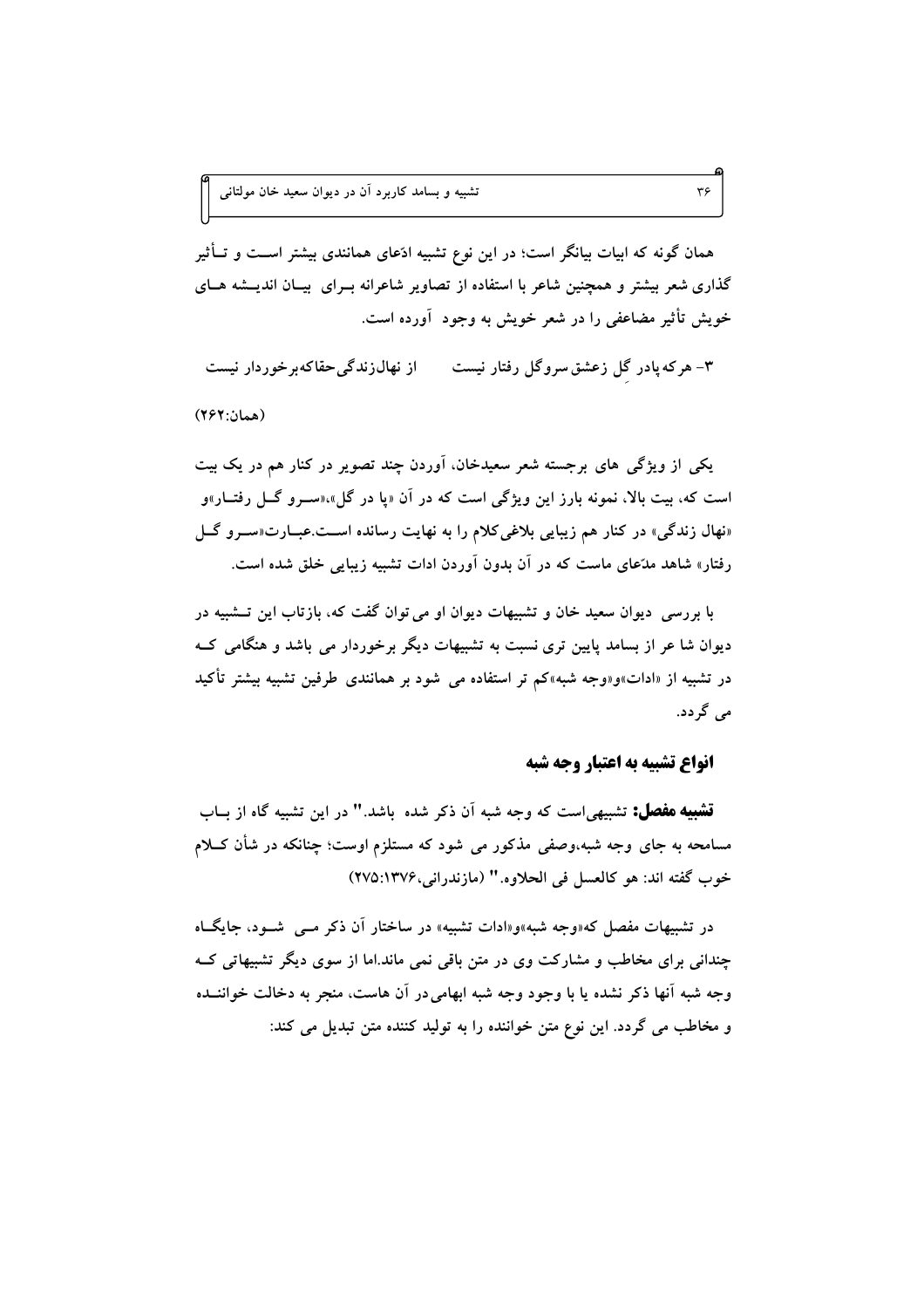۱-دشمنت چون چنگ باد از گوشمال چنگ دهر

زار و نالان، سرفکنده، هر رگش در پیچ وتاب(مولتانی،۱۳۷۸: ۲۶۰)

تشبیهات انواع مختلفی دارند گاه ممکن است در پیوند میان« مشبه »و« مــشبه بــه» دو پــا چند مورد وجود داشته باشد،که در این صورت تشبیه نیرومند تر خواهــد بــود و صــدق آن محکم تر،در این بیت نمونه ای از این نوع تشبیه استفاده شده است که پیوند میان دو طـرف تشبيه چندين مورد است.

> ۲– هلال آسا ز مهرش لاغر و زرد هـــزاران مــاه كنـــعانى ببينيـــد

(همان:٢٨٥)

عنصر اغراق که خود، یکی از عناصر خیال است با تشبیه غریب و دور از ذهـن همـراه شده و تصویر بسیار زیبایی ًرا خلق کرده و آوردن اشعار همراه بــا اغــراق در کنــار تــشبیه طراوت خاصی به شعر او داده و تشبیه نوینی را خلق کرده است.

۳-ز یوست دوستی ای هرزه نان بی معنی مسلف تھی ویر آوازه گشتهای چون کوس (همان:۴۰۶)

شاعر به کمک تشبیه مفصل، درخطاب به انسان بیهوده گو او را همانند کوس میان تهی و یر آوازہ مے داند.

**تشبیه مجمل:** در این نوع تشبیه وجه شبه ذکرنمی شود. این نــوع تــشبیه بــرای کــشف پیوند دو طرف تشبیه مخاطبش را به کوشش وا می دارد و قدرت تخّیل او را فعال می نماید و با رسیدن به هدف و یافتن پیوند، لذتی مضاعف برای مخاطب بــه وجــود مــی آوردبایــد توجه داشت که: با وجود اینکه غرابت در تشبیه اهمیت وتأثیر بسزایی دارد؛ امااگرتا حــدی باشد که انسان را در فهم سخن و رسیدن به مقصود که همان «وجه شــبه» اســت ســرگردان

 $\mathsf{r}\mathsf{v}$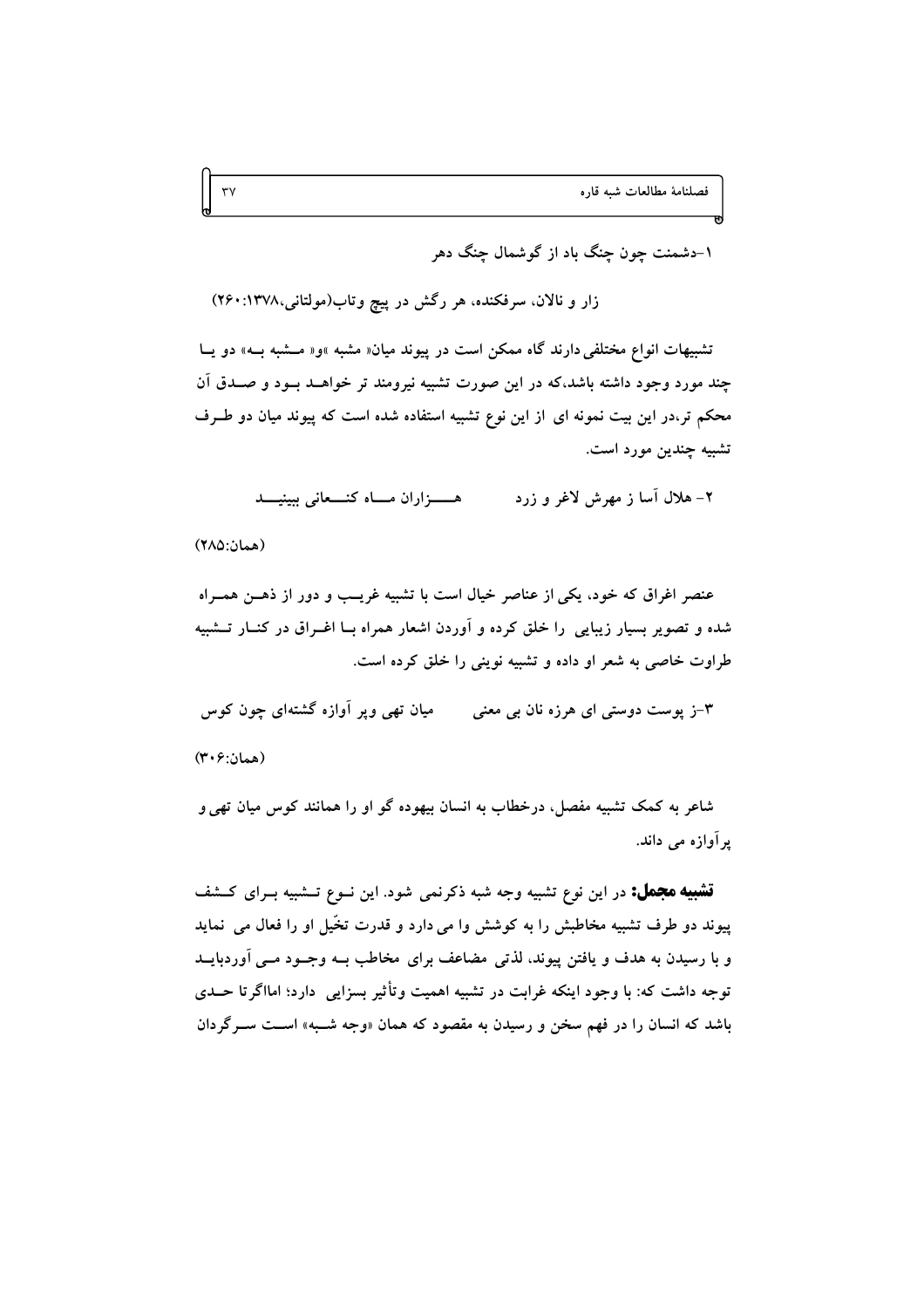تشبیه و بسامد کاربرد آن در دیوان سعید خان مولتان<sub>ی</sub>

کند دیگر لطفی ندارد و همچنین با حذف وجه شبه و ذکـر ادات ایــن تــشبیه همــان تــشبیه مرسل می شود چنان که فرمول تشبیه مرسل نیز ذکر«ادات تشبیه »و حذف «وجه شبه» است در واقع در مجمل تأکید، بر روی «وجه شبه» و درمرسل تأکید بر روی« ادات تشبیه»اســت. لذا مثال های تشبیه مرسل را می توان به عنوان مثال و نمونه هایی بـرای تــشبیه مجمــل نیــز محسوب کرد و از ذکر دوباره ی آن خودداری می کنیم. در واقع آن ابیات اگر از نظـر«ادات تشبیه»بررسی شوند مرسل واگر از جهت «وجه شبه »بررسی شوند مجمل بهحساب می آیند.

### اقسام دىگر تشىيە

 $\uparrow \uparrow \uparrow$ 

– مرکب: مفصودازتشبیه مرکب "لزوماً جمله یا عبارت چند واژه نیست، بلکه مرکب یک هیأت انضمامی است و به قول قدما مرکب،هیأت منتزع از چند چیز است و با زبان امروزی، تــابلو و تــصويرى اســت ذهنــي كــه چنــد چيــز در بــه وجــود آمــدن آن نقــش داشــته باشد "(شمسا، ١٣٧١: ٧١)

۱- خط نیست گرد روی تو بل کاتب قضا از مشک تر رقم زده رمزی بر آفتاب (مولتانی،۱۳۷۸:۱۵۵)

در این تشبیه، مشبه هیأتی مرکب از چند چیز است. «خط بر گرد روی معشوق»به مــشبه به«خطوطی از مشک تربرگرداَفتاب»نیز هیأتی ً مرکب از جند چیز تــشبیه شــده اســت، ایــن کلمات در ساختن تشبیه چنان با هم ترکیب دارند که نمی توان تک تک آن ها را جدا گانــه به هم تشبیه کرد مثلاً گفت، رخ مانند آفتاب زیرا در این صورت وجه شــبه کامــل و حتــی درست نیست. چون وجه شبه نیز یک هیأت مرکب از چند چیز است نه یــک کلمــه (قــرار گرفتن چیزی سیاه در اطراف چیزی روشن).

بــاشد چـــو ذره ای به در انور آفتاب ۲- بر درگهت سعید قریشی ز روی ذوق (همان:۲۵۶)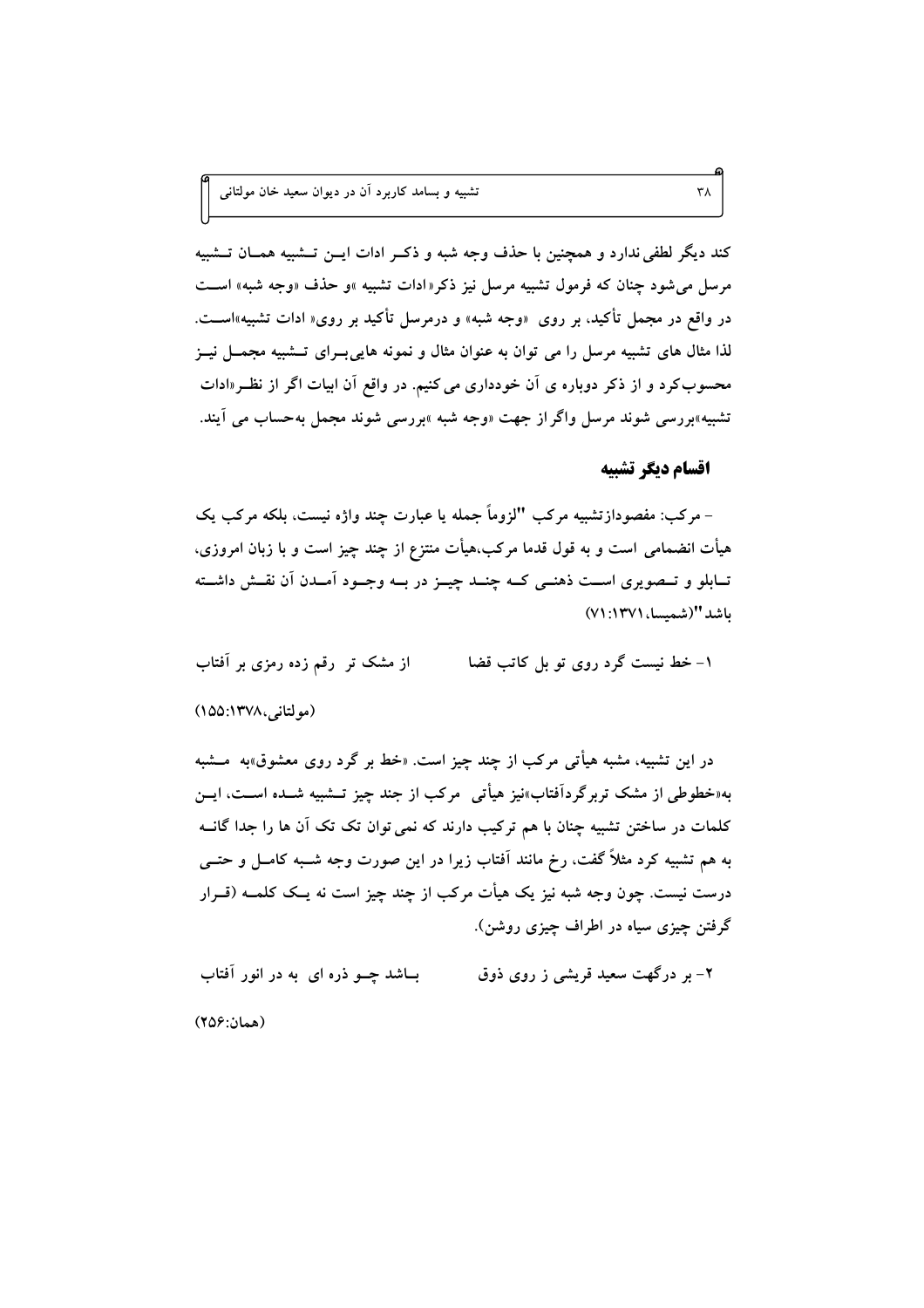شاعر خود را در مقابل سلطان مرادبخش«مشبه مرکب»به ذره در مقابل آفتــاب«مــشبه بــه مرکب»تشبیه کرده که«وجــه شــبه»در آن «قــرار گــرفتن چیــزیکوچــک در مقابــل چیــزی بزرگ»است. در واقع از مجموع چند چیز یک هیأت و تصویر در ذهن شکل می گیــرد کــه نمی توان تک تک آن ها را از هم جدا کرد.

چنــان بود که درون کلیــسا ناقوس ۳– دل عدوی تو در سینه،دم به دم نالان

(همان:۲۰۸)

در این بیت نیز شاعر، به وسیله تشبیه مرکب، چگونگی تـرس دشــمن از ممــدوح را بــه زیبایی به تصویر کشیده است.

**– تشبیه تمثیل:** تشبیه تمثیل تشبیهی است که «مشبه به» آن جنبه ی مثل یا حکایت داشته باشد.در این نوع تشبیه وجه شبه " امری آشکار و ظاهری نیست و بر روی هم نیاز به تأویل دارد و باید از ظاهر امر گردانده شود؛زیرا «مشبه»با «مشبه بـه»، در صـفت حقیقــی مــشترک نیستند. "(شفیعی کدکنی،۴۶۶:۴۶) در این تشبیه برای اینکه شاعر تصویر ذهنی خویش رابه وضوح وروشنی بیان کند وحس ایجاد شده در وجود خود را در شنونده نیز ایجا د نماید، از اندوخته ها وتصاویر آشنای ذهن مخاطب یاری می جوید تا او را با خود همراه سازد.

سنگریز و دکان شیشه گر است ١- مثل عشق و عقل چیست به هم

(همان: ۲۷۱)

بیت در بیان جدال همیشگی عقل وعشق و نگنجیدن آن دو در یک مقام است. همان گونه که با بر خورد سنگ ریزه دارایی شیشه گر یعنی شیشه نابود می شود، در میدان عــشق نیــز عقل در حکم سنگ ریزه است و می کوشد تاشیشه ی دکان رونق عشق را بشکنداما عــشق این فرصت را به عقل نمی دهد و او را از ساحت خود می راند و در سرزمین عاشقی بیگانه و بي مقدارش مي سازد.

 $r_{\theta}$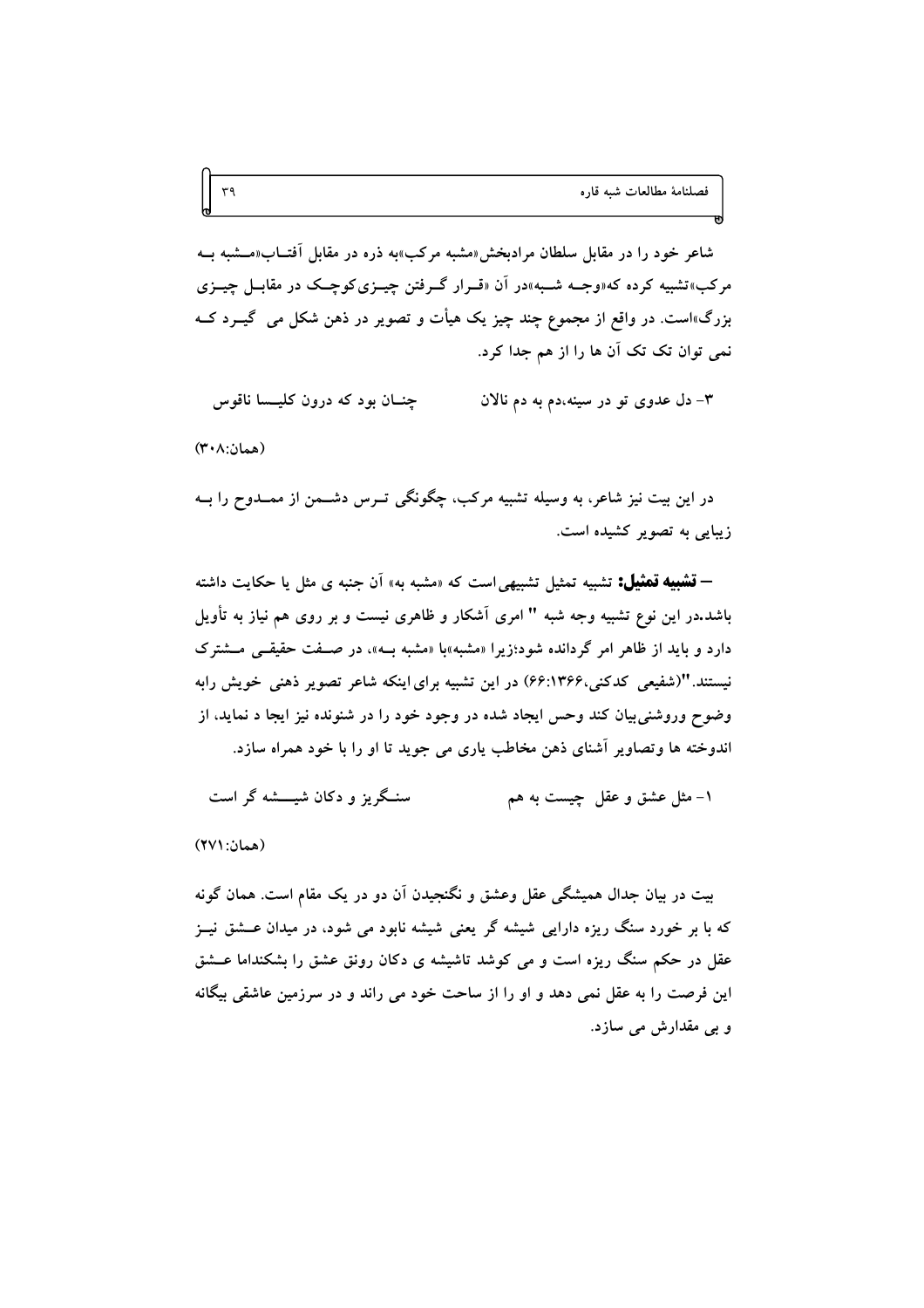۲-گلرخان رادر میان زاهدان مقدار نیست میپش هر بی شامه،آریهست بی مقدار گل (همان:۳۳۳)

شاعر از تمثیل زیبایی کمک گرفته تا بی ذوقی زاهدان را به روشـنی هرچــه تمــامتر بــه تصویر کشد و بگوید که در مقابل زاهد پیروزی با عاشق است که شامه ی او بوی جانبخش گل کمال را در می پابد و بی تردید قدر و منزلت آن را می شناسد:

#### تشييه تفضيل

 $\mathfrak{r}$ .

ترجیح و برتری «مشبه» بر « مشبه به» است یعنی" گوینده چیزی را به چیزی نشبیه کنــد و سپس از عقیده ی خود برگردد و «مشبه» را بر «مشبه به» رجحان دهـد." (داد،۱۱۳۷ :۷۶) این نوع تشبیه از ارزش زیبایی شناسی و هنری بالایی برخوردار است؛ جون در آن آشـنایی زدایی که یکی از اهداف تشبیه است محسوس تر و مشهود تر است ونیزبه کمک این نوع از تشبیه، تشبیهات مبتذل وتکراری را به تشبیه نو وغریب بدل می کنند.

۱- دهنت پسته ی خندان وندیده است کسی مسلّکر آمیــز سخن پسته ی خندانی را

(مولتانی،۱۳۷۸:۴۰۵)

تشبیه دهان به پسته ی خندان تشبیهی است که باید نو وغریب می شـد بـه همـین دلیـل شاعر به کمک تشبیه تفضیل دهان را به پسته تشبیه کرده است ولمی تفاوتی همراه با برتـری بین آن دو قایل شده است.به این ترتیب که پسته همراه شکر نیست ولی دهان شکر سـخن را همراه دارد.

۲- ترا باگلرخان تشبیه کردن از ادبدور است می سیت باگل خورشید،گلهای نهالی را (همان: ۴۱۱)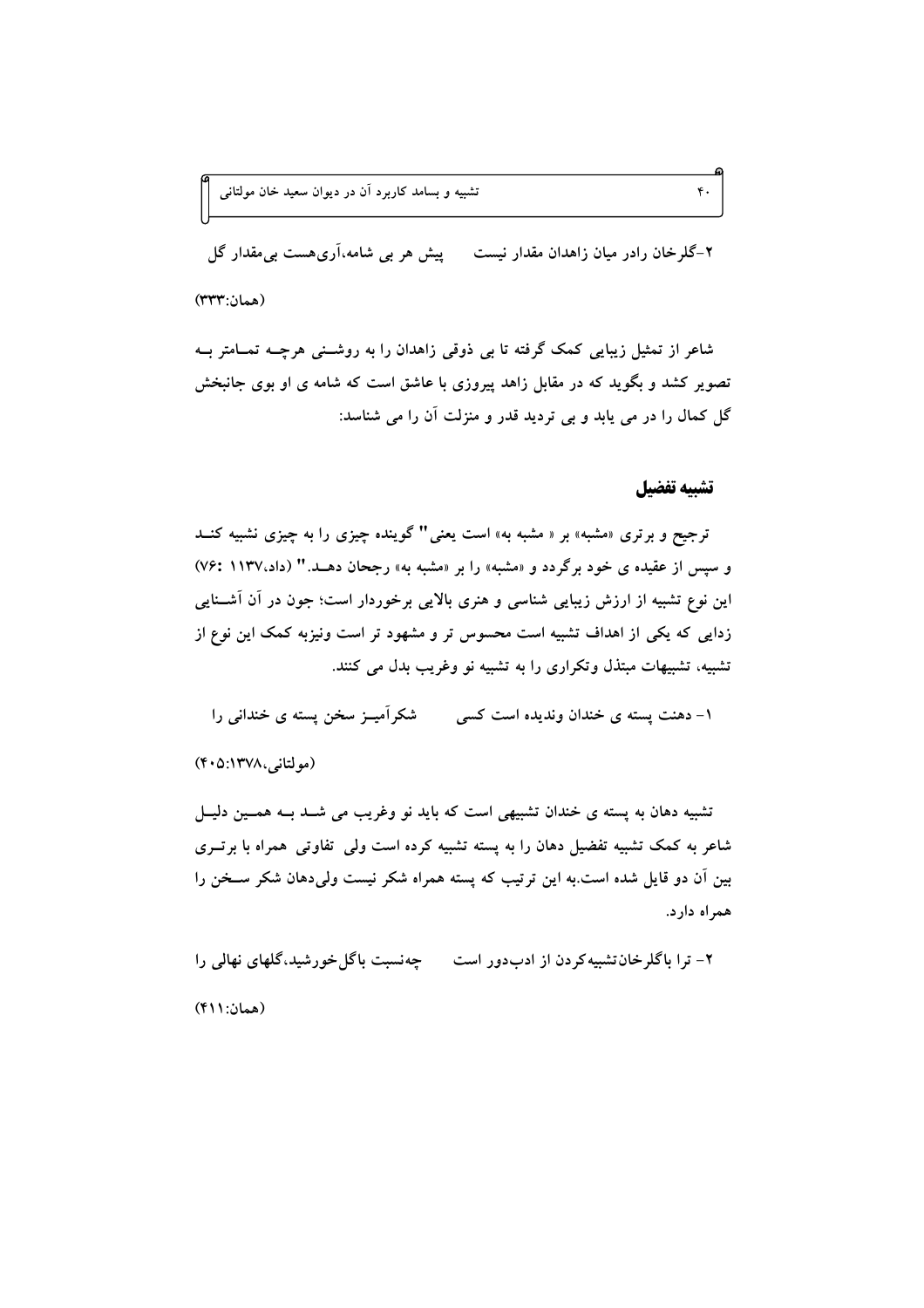فصلنامة مطالعات شبه قاره

معشوق برتر از گل های نهالی است. او گل خورشید است پس چنین تــشبیهی از ادب دور است که او را با گلرخان همانند بدانی.

- به دل کې مې زند ناخن، هلال عيد گړ خود را

به ابرویش پس از سالی و ماهی مشتبه دارد

(همان: ۴۴۱)

 $f \cap$ 

معشوق زیباست وزیبایی او بی نهایت است، چنان که حتی تشبیه ماه عیــد بــه ابــروی او چنگ<sub>ی</sub> به دل نمی زند.

**تشبیه هضمو**(پنهان، نهان، مستتر، ضمنی):ایــن تــشبیه از شــاعرانه تــرین انــواع تــشبیه است"زیرا در آن شاعر، کلام را طوری می آورد که گویی خیال تشبیه ندارد، و همسین امـر سبب مي شود كه ذهن مخاطب بيشتر به جست و جو مي پردازد و ارتباط را با دقت دنبـال می کند. "(علوی مقدم و اشرف زاده،۱۳۷۶:۱۱۱)در تشبیه پنهان گویی شاعر به دنبال حذف شباهت ويكي دانستن «مشبه» و«مشبه به» است،نه همانند دانستن؛ شـباهت بــه حــد نهايــت رسیده به گونه ای که دیگر دو چیز وجود ندارد بلکه آن دو یکی شده است.

حای نگیـــ; نشانده در انگشتر آفتاب ۱–گر مُــهردار تو نبود صبح،از چه رو

( مولتانی، ۱۳۷۸: ۲۵۵)

در ظاهرکلام شاعر قصد تشبیه ندارد ولی در کلامش صبح را همچون انگشتری می دانــد که نگینش از آفتاب است.

گـــــل نســـــــــــوين و عبـــــــــــهر اندازد ۲– چشم و رویش چو بنگرد از چشم

(همان: ۳۱۰)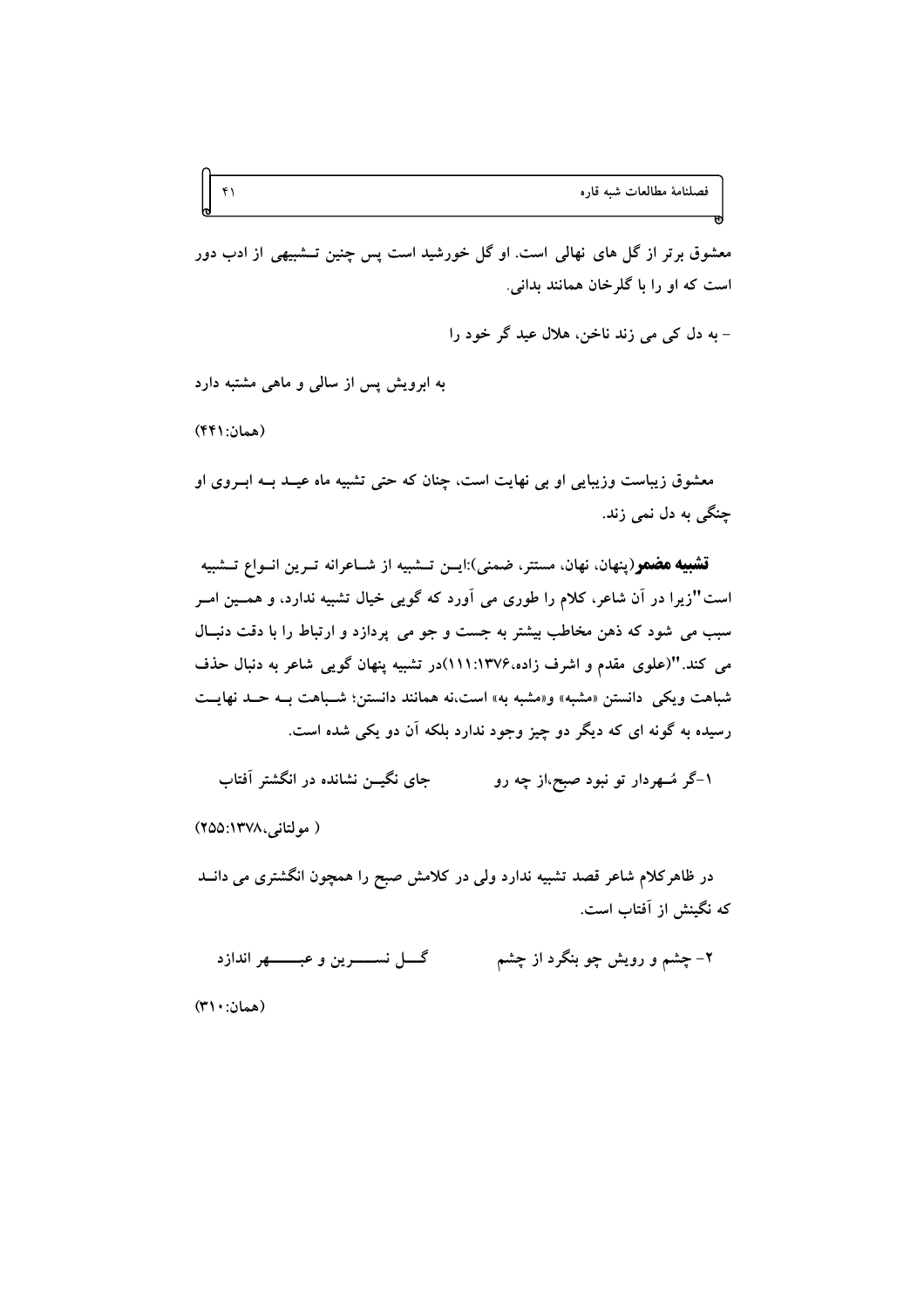.<br>تشبیه و بسامد کاربرد آن در دیوان سعید خان مولتان<sub>ی</sub>

شاعر به صورت پنهان اشک عاشق را به«گل نسرین وعبهر» مشبه مـبی دارد. در واقــع بــا تشبیه غیر صریح خویش همانندی را نیز کنار می گذارد و اشک عاشــق را «گــل نـــسرین و عبهر» می داند نه همانند آن ها.

 $\mathbf{f}$ 

دیده ام هرگز ندیده درشکنج مار گل ۳– جز رخش کز هر شکنج زلف او پیدا بود (همان: ٣٣٢)

در این بیت نیز شاعر بجز رخ معشوق که در میان چین وشکن زلف نمایان می شود،گلی را ندیده که در شکنج مار باشد. تشبیه هیأتی مرکب از چند چیز است که به هیأتی دیگر بــه صورت پنهان وغیر صریح همانند شده است.

قشبیه مفروق: به نظر تفتازانی "هر«مشبه» با « مشبه به» خود ذکر می گردد،بعد باز مشبه دیگر بــا مـــشبه بــه خــود، همـــین طور،تــا هــر مقــداری کــه باشــد ؛او را تـــشبیه مفــروق گويند. "(تفتازاني،١٣٧٢:١٦٩)

۱- طور تو چون شد سپهر با همه کس سرد مهر طرز تو چون اهل سحر دام نه ابتلا ( مولتانی،۱۳۷۸:۲۴۴)

شاعر یک بار طور ممدوح را به سپهرسرد مهر وبار دیگر طرز او را جداگانه به اهل سحر دام ابتلا نه همانند می کند.

اختر سپند سوخته و مجمر آفتاب ۲–باشد به دفع چشم بد از روی چون مهت

(همان:۲۵۵)

همه ی آفرینش خواستار ممدوح شاعر است به گونه ای که برای دفع چشم بـد از روی اوست که ستاره همچون سپند سوخته و اَفتاب همانند مجمر می شود.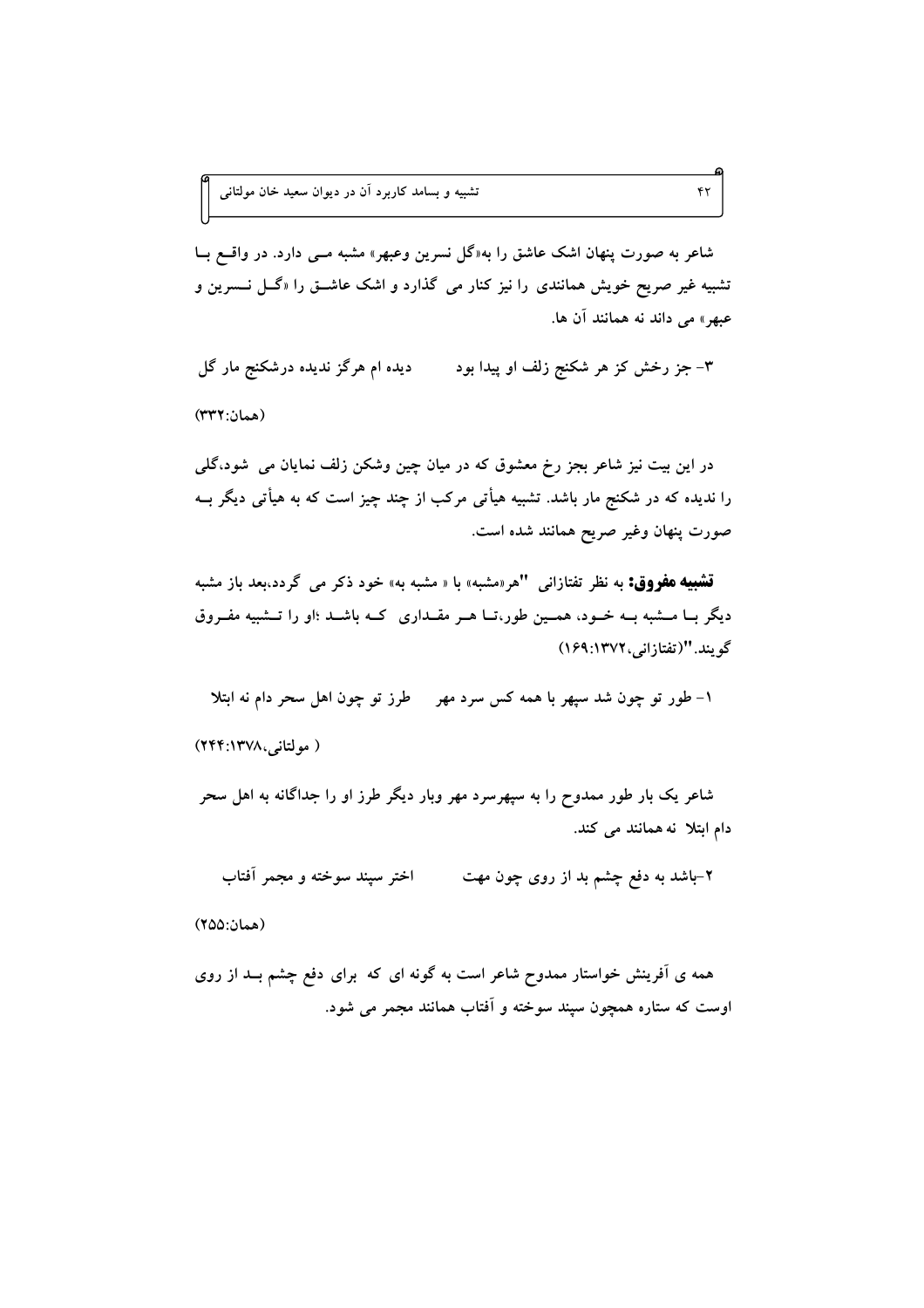فصلنامة مطالعات شبه قاره

قشبیه ملفوف: آنست که "چند « مشبه»(حداقل دو تا)جداگانه ذکر شود و سپس «مــشبه به» های هر کدام به ترتیب جداگانه گفته شود .این گونه تشبیه مبتنی بر صنعت بدیعی «لـف و نسشر» اسـت... مــشبه هـا در يــک مــصراع و مــشبه بــه هــا در مــصراع ديگــرى است. "(شمیسا، ۱۳۷۱)۱۹:۱۱)دراین نوع تشبیه دو آرایه ی «تشبیه»و«لف ونشر»با هم می آمیزند تا تأثير كلام مضاعف شود.

سورهىفور ودخاندر فال بودآيينه را ١- مصحفخطورخت را ديد چون از بهر فال (مولتانی، ۲۵۴:۱۳۷۸)

وجود معشوق در تقدس چون مصحفی است که رخ معشوق سوره ی نور وخطش سوره ی دخان آن است وهمین همانندی سبب خوش یمنی دیدار او شده است.همان گونه که بیان شد تشبیه مبتنی بر صنعت «لف ونشر »است ودر این بیت لف ونشر مشوش بـه کــار رفتــه است.

به کام دل گذراند همیشه لیل و نهار ۲-به زلف و چهره ی دلدار با هزار نشــاط (همان:۲۹۴)

زلف همچون ليل و چهره چون نهار است.دولف«زلف وچهره»، مشبه تشبيه ودو نشر«ليل ونهار»،مشبه به آن به حساب می آیند.

۳– چشم و رویش چو بنگرد از چشم گل نسرين و عبهــــر انـــــدازد

(همان: ۳۱۰)

 $\mathfrak{f}\mathfrak{r}$ 

چشم معشوق چون «عبهر» و رویش چون«گل نسرین» است. کــه ایــن تــشبیه بــه یــاری صنعت لف و نشر بيان شده است.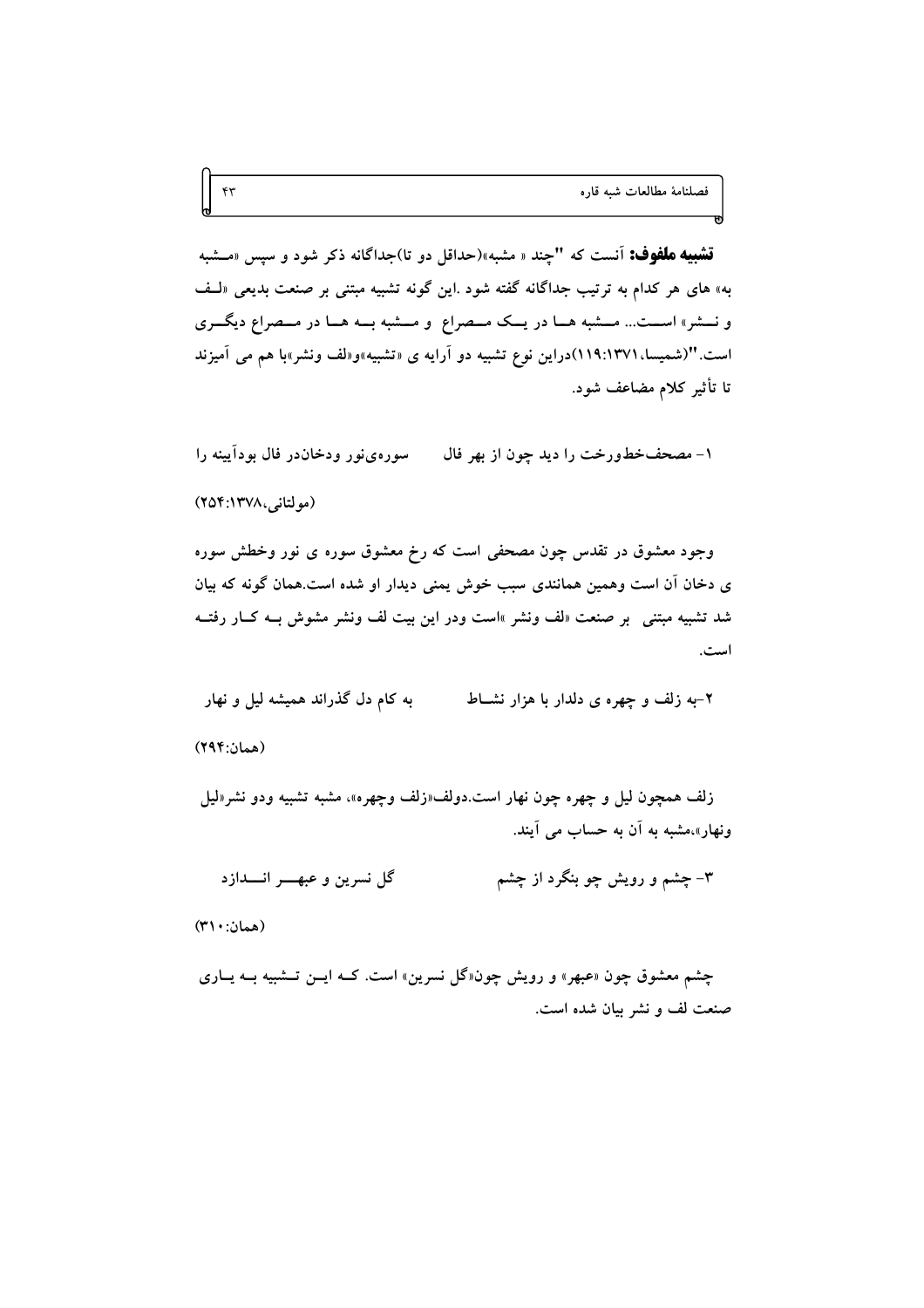.<br>تشبیه و بسامد کاربرد آن در دیوان سعید خان مولتان<sub>ی</sub>

**تشبیه جمع:**در صورت<sub>ی</sub> که " «مشبه» واحد و« مشبه به» متعدد باشد تشبیه را تشبیه جمــع گوینــد، زیــرا مــتکلم جمــع بــین دو شــیء و بیــشتر در طــرف مــشبه بــه مــی کنــد. " (تفتازانی، ۱۳۷۲: ۱۷۱)

 $\mathfrak{f}$ 

۱- تا به دریای سرشکم آشنا گردیده چشم مسمعین آتش می توانم گفت چون چشم حباب

(مولتانی،۱۳۷۸:۱۵۷)

يکبار چشم را از شدت گر په وسرخي ناشي از آن به «اَتش» وبار ديگر به «حباب» تشبيه می کند ویدین گونه برای «مشبه »واحد« مشبه به »متعدد می آفریند.

۴–بیا که باده ی گلگون چو خوشهیانگور گره گره شدهاز غصهبی تو در دل جام (همان:٣٣٥)

باده را یک بار از نظر رنگ به «گل» و بار دیگر از نظر«گره در گره بودن»به خوشه انگــور تشبه کرده است.

**تشبیه تسویه:** بر عکس تشبیه جمع،اگر «مشبه» متعدد و« مشبه به» یکــی باشــد تــشبیه را تسویه گویند. کزازیاز تشبیه تسویه با عنوان یکسان یاد کرده می نویسد:"آن است که چند ماننده به یک مانسته مانند شده باشد.پیداست که در تشبیه یکسان پیونــد در میــان ماننــدگان چند گانه و ماننده ی یگانه یکی بیش نمی تواند بود؛ زیرا پیوند ویزگی مانند و بارز بسته بــه آن، مانند نیز، در تشبیه یکسان، یکی بیش نیست. "(کزازی، ۷۹:۱۳۷۲)

چون مه از آفتاب کدیه گر است ۱-شاه و درویش از در فیضش

( مولتانی،۱۳۷۸:۲۷۲)

«شاه و درویش».هر دو با هم به «ماه» از جهت کدیه گری تشبیه شده است ،«مشبه »متعدد و «مشبه به »واحد.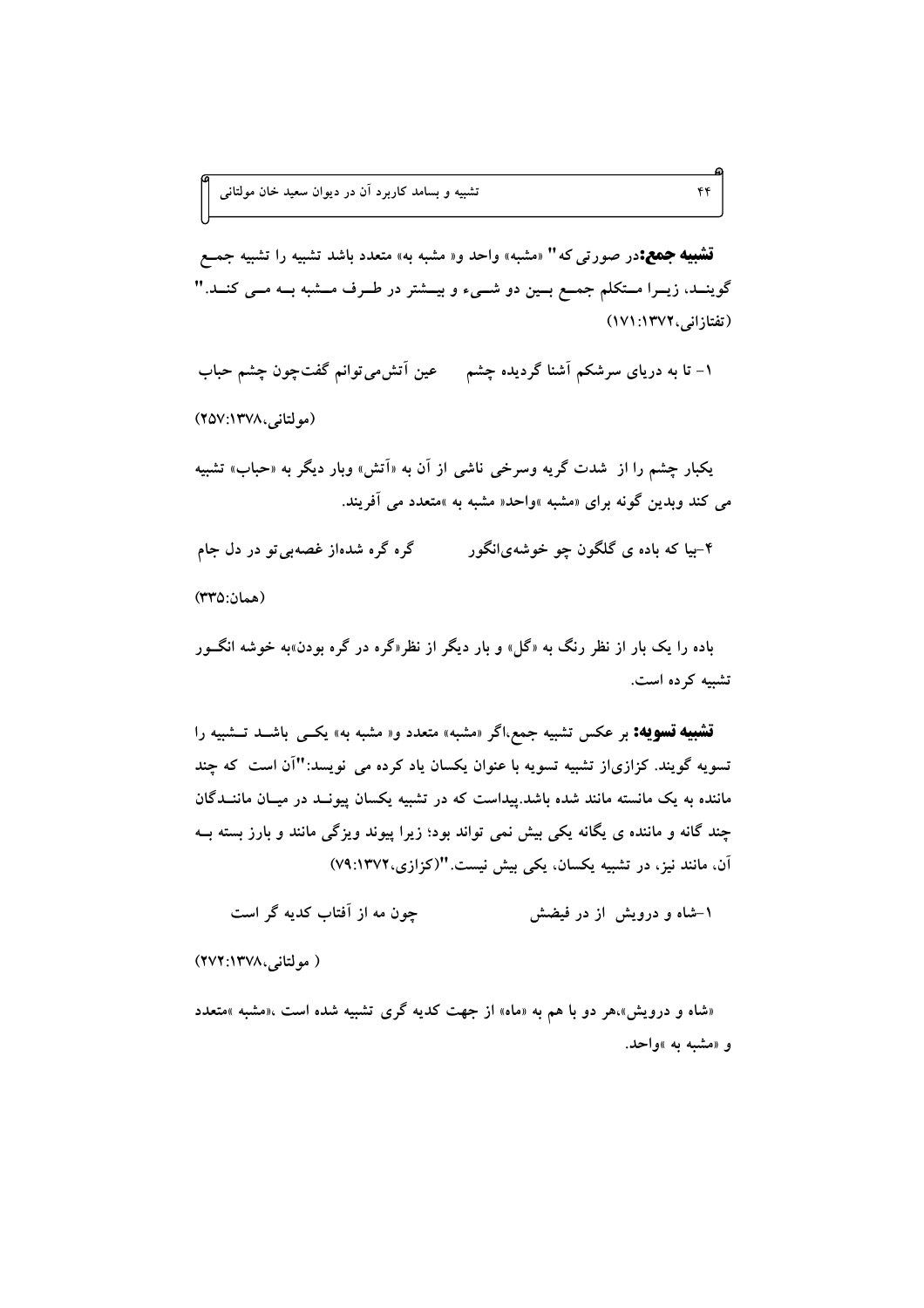

«مه و خورشید »با هم به «درهم»تشبیه شده،درواقع دو «مشبه»برای یک «مــشبه بــه»ذکــر شده و صفت مشابهی برای آن دو بیان شده است.



نمهودار شماره ۱:نمایش تشبیهات به کار رفته در دیوان «سعید مولتانی» به صورت نمودار دایره ای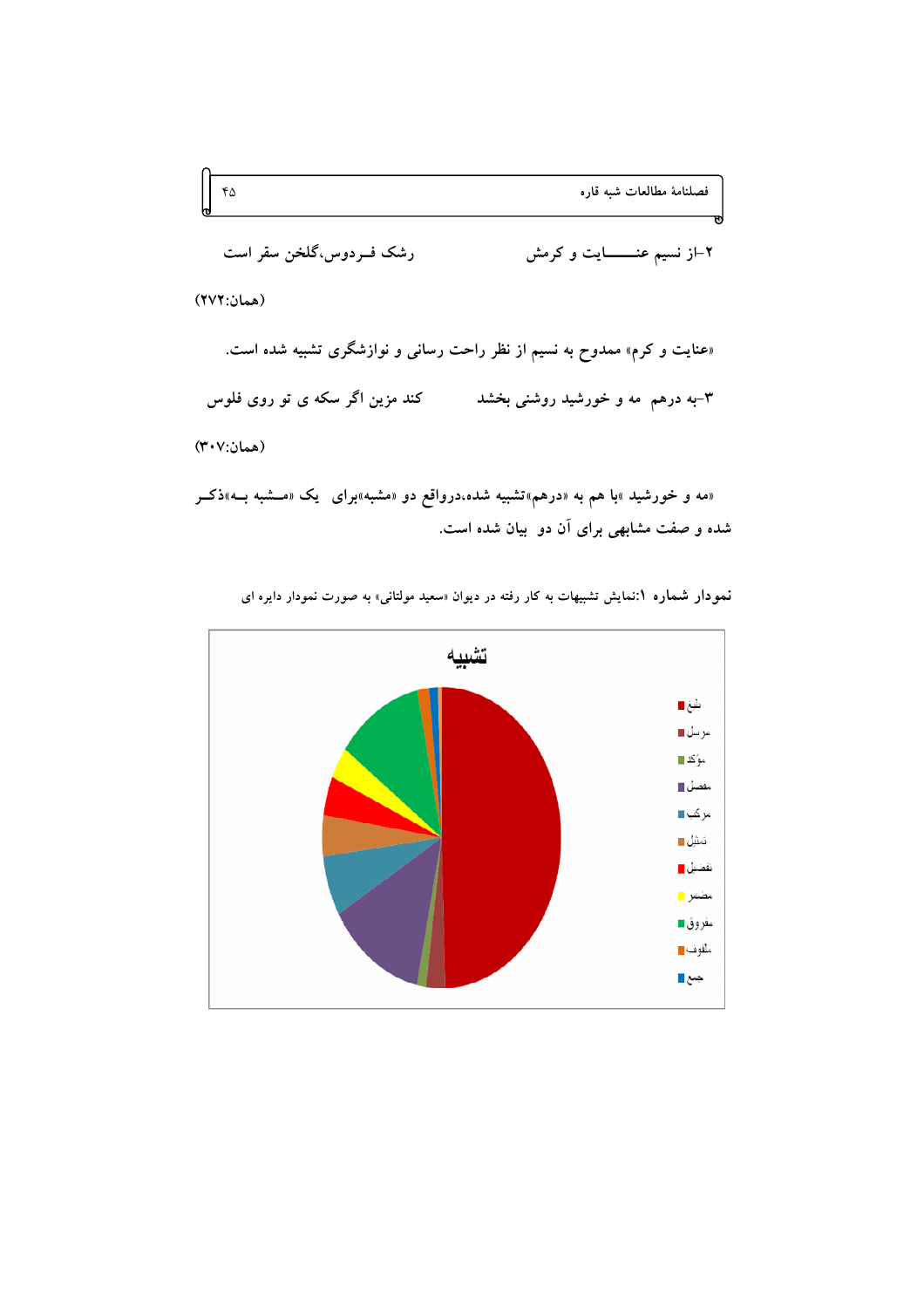| 50       | تشا                                            |                     |
|----------|------------------------------------------------|---------------------|
| 45       |                                                | ىلىغ ■<br>سرسل⊑     |
| 40       |                                                | ∼ؤكد⊞               |
| 35       |                                                | مفصل ■              |
| 30       |                                                | حركت ⊞              |
| 25       |                                                | نىنىل ⊞             |
|          |                                                | نفضيل ■             |
| 20       |                                                | مضمن د              |
| 15       |                                                | مفروق ■<br>مثفو ف ■ |
| $10\,$   |                                                | حسح د               |
| 5        |                                                | تسويه■              |
| $\rm{O}$ |                                                |                     |
|          |                                                |                     |
|          | 4 yr yr yr yr yr yr<br>$s^{\gamma}$ , $\gamma$ |                     |
|          | حنجي ستجمع                                     |                     |
|          |                                                |                     |

نمودار شماره ۲: نشانگر تشبیهات به کار رفته در دیوان «سعید مولتانی» به صورت ستونی

#### نتتحه

در شعر «سعید مولتانی» علاوه بر رویکرد عمیق شاعر به تــشبیه و بــسامد بــالای آن در دیوان او؛ تأثیر آن بر جان ودل خواننده نیز انکار ناپذیر است. شعر او به گونه ای است کــه مخاطب در اَن فقط خواننده ی صرف نیست؛ بلکه نقش تولید کننده ای را در متن ایف امــی کند ؛این امر به وضوح از بسامد بالای کاربرد «تشبیه بلیغ »در آثار او پیداســت؛همان طــور که قبلاً ذکر آن رفت،تشبیه بلیغ مخاطب خود را برای یافتن «رابطه طـرفین تــشبیه» و«وجــه شبه» به کوشش وامی دارد و قدرت تخیّل او را نیز بالا می بـرد همـین امـر سـبب دخالــت خواننده در جریان اثر می شود. شاعر در دیوان خود تشبیهاتی را به کار نمی برد کــه گــره گشایی آن سخت باشد و در صورت استفاده ، بــه گونــه ای، خواننــده را در فهــم آن پــاری می کند؛ شعر سعید خان به خاطر همین طرز بیان ساده وروان، و در عین حال متین واستوار، وخالمی بودنش از هر گونه تکلّف از آثار دیگر شاعران سبک هندی کاملاً متمایز اســت وآن را به راحتی می توان فهمید. «سعید مولتانی» به میزان فراوان و تا حـد امکــان از تــشبیه در دیوان خویش بهره جسته است و از این منظر سبک شعری او بــه طــور نــسبی بــه ًســبک خراسانی نزدیک می شود؛گر چه گاهی مضامین کلیـشه ای در تـشبیهات او راه یافتــه کــه زیبایی شعر او را تحت تأثیر قــرار مــی دهــدولی روی هــم رفتــه تــشبیهات او را بایــد از نمونه های دلاویز شعر فارسی در شبه قاره به حساب آورد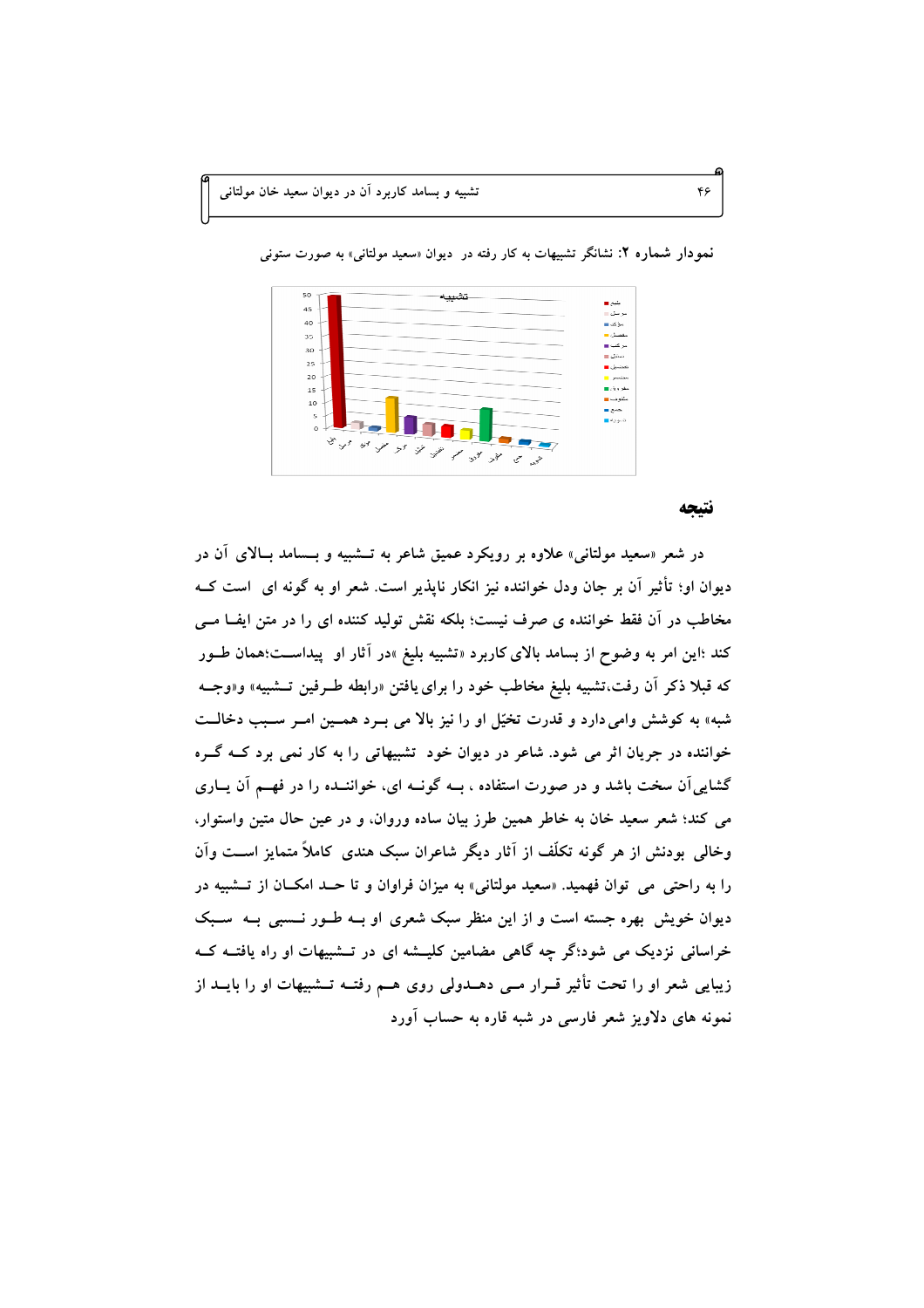#### منابع

۱- انوشه، حسن (۱۳۸۱)**دانشنامه ادب فارسی**، ج دوم، چاپ دوم، مؤسسه فرهنگــی و انتشاراتی دانشنامه: وزارت فرهنگ و ارشاد اسلامی.

 $Y$ 

۲– تفتازانی (۱۳۷۲) **هفصل شوح هطول**(علم بیان)،ج دوم، ترجمه ابو معین حمید الدین حجت هاشمي خراساني، قم: چاپ ستاره قم.

۳- خلیل<sub>ی</sub> جهان تیغ، مریم (۱۳۸۰) **سیب باغ جان**، چاپ اول، تهران: انتشارات سخن.

۴- داد، سیما (۱۳۷۱)**فرهنگ اصطلاحات ادبی**، چاپ اول، تهران: مروارید.

۵– شفيع، محمد بشير حسين،(١٩٧٢) **فهرست مخطوطات**، لاهور: دانشگاه ينجاب.

۶-شفیعی کدکنی، محمد رضا (۱۳۶۶)**صور خیال در شعر فارسی**، چاپ ســوم، تهــران: انتشارات آگاه.

۷– شمیسا، سیروس (۱۳۷۱) **بیان**، چاپ دوم، تهران:انتشارات فردوس.

۸– صديق حسن خان،محمد صديق (۱۳۸۶) **شمع انجمن**، مترجم محمد كاظم كهدويي، یزد: انتشارات دانشگاه یزد.

۹- علــوي مقــدم، محمــد، اشــرف زاده، رضــا (۱۳۷۹)ه**عـــاني وبيـــان**، چــاپ دوم، تهران:سازمان مطالعه وتدوين كتب علوم انساني (سمت).

۱۰–کزازی، میرجلال الدین (۱۳۷۰) **بیان**،چاپ دوم،تهران : نشر مرکز.

۱۱- مازندرانی، محمد هادی بن محمدصالح (۱۳۷۶**)افوار البلاغه**، چاپ اول، به کوشش محمد على غلامى نژاد، تهران:نشر قبله.